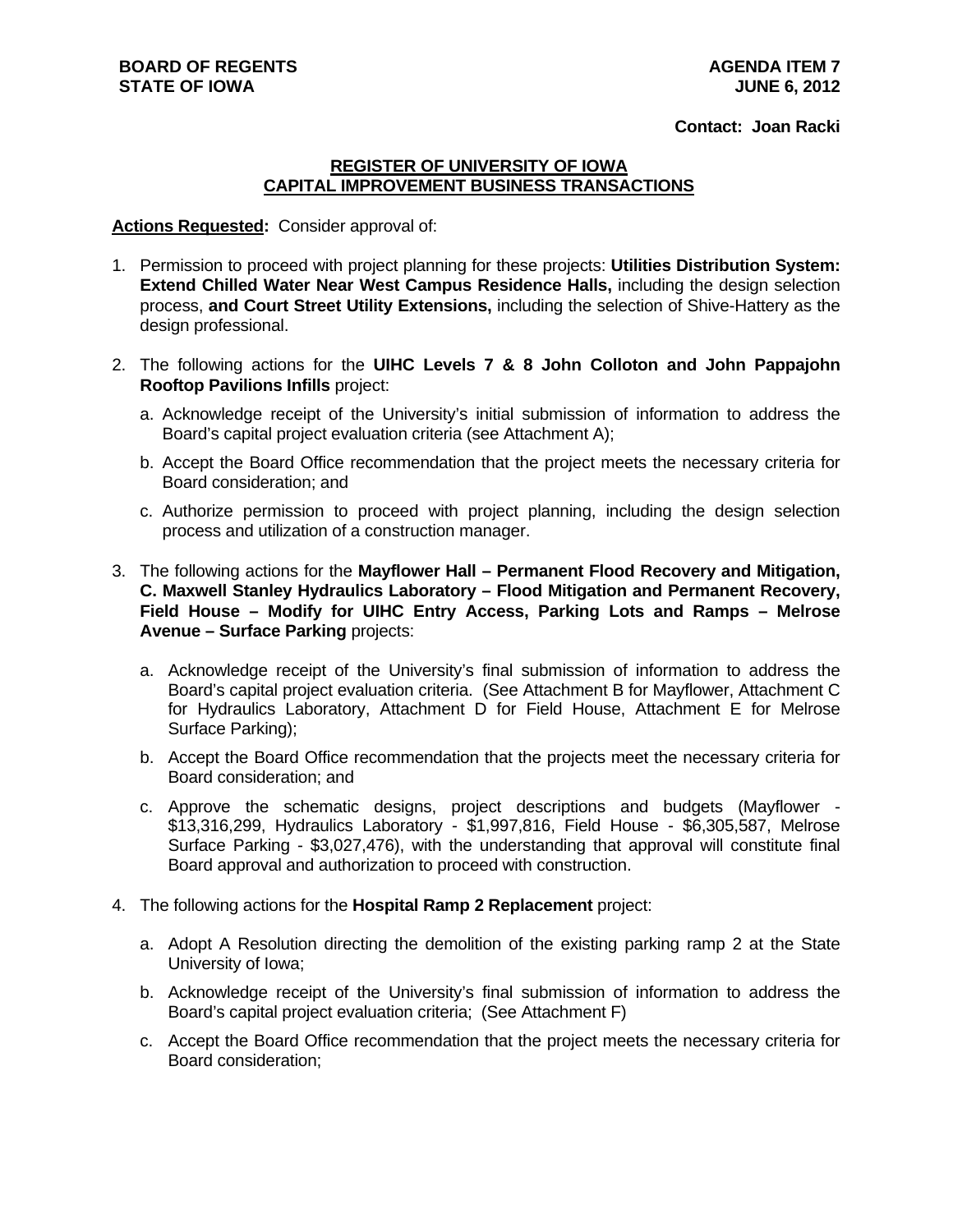- d. Approve the schematic design, project description and budget (\$66,153,000) with the understanding that approval will constitute final Board approval and authorization to proceed with construction;
- e. Authorize the utilization of Gilbane Building Company as construction manager for the project;
- f. Approve the financing plan for the project; and
- g. Adopt a resolution declaring an official intent under Treasury Regulation 1.150-2 to issue debt to reimburse the State University of Iowa Parking System for certain original expenditures paid in connection with various capital improvement projects.

# **(ROLL CALL VOTE)**

- 5. The following actions for the **University of Iowa Children's Hospital** project:
	- a. Approve the revised schematic design and project description and budget (\$291,987,000); and
	- b. Discuss the financing plan, including the sale of Hospital Revenue Bonds.
- 6. Approve the project description and budget for the **Utilities Distribution System Construct Sub L East Campus Electrical Loop** (\$5,565,422) project.

# **Executive Summary:**

The University requests permission to proceed with project planning, including the design selection process, for the **Utilities Distribution System: Extend Chilled Water Near West Campus Residence Halls** project. The project would connect the new West Campus Residence Hall to the central campus chilled water distribution system, which will be more cost effective than developing an independent cooling system for the facility. The estimated cost of \$4.1 million would be funded by Utility System Bonds and/or the Utility System Renewal and Improvement Funds. A map showing the proposed location of the loop is included as Attachment G.

**The Utilities Distribution System – Court Street Utility Extensions** project would install utilities along Court Street from Madison Street to Capitol Street to support the new School of Music building, as well as potential growth in the area. (See Attachment H) The University requests permission to utilize Shive-Hattery as the design professional for the project. The proposed utilities are within a tight corridor and need to be closely coordinated with the School of Music utilities work, as well as a major electrical upgrade project; Shive-Hattery is the civil engineer for these related projects. The estimated cost of \$3.3 million would be funded by Utility System Revenue Bonds.

The University / UIHC requests permission to proceed with project planning for the **Levels 7 & 8 John Colloton and John Pappajohn Rooftop Pavilions Infills** project, which would develop approximately 56,000 gross square feet of shelled-in space by infilling existing rooftop space on levels 7 and 8 of the two pavilions. The project would provide UIHC with additional clinical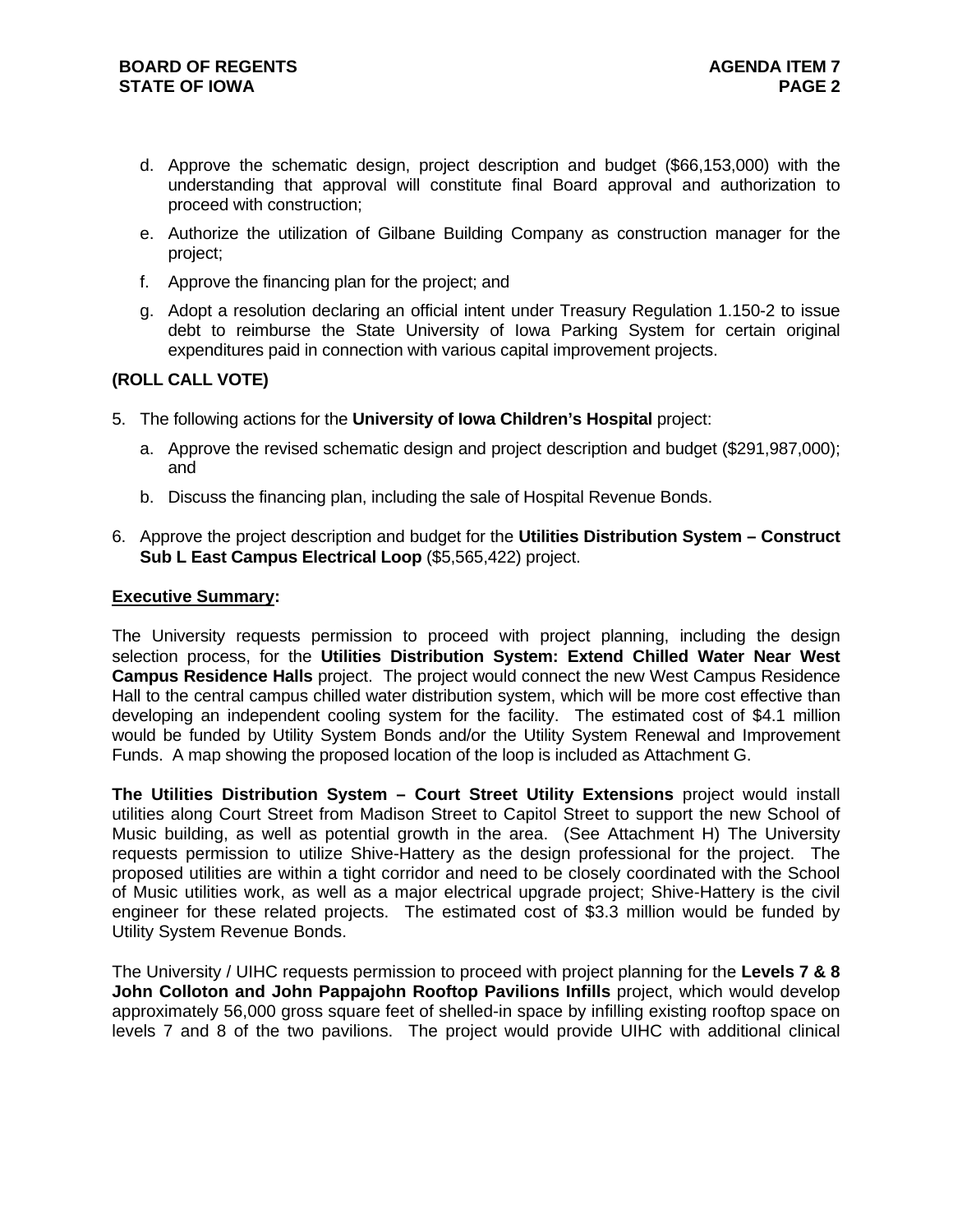and support space in an area of the hospital where it has not been possible to meet space needs. Units to be housed in the infill space include a relocated and expanded inpatient dialysis unit, day of surgery family waiting facility, relocated and expanded house staff on-call rooms, and Graduate Medical Education Program supporting offices and educational facilities. This addition would also provide space for faculty and staff offices, clinical and support areas either needing additional space or requiring relocation to permit the expansion of the Main OR Suite, the addition of patient beds, the positioning of house staff on-call rooms and support services in closer proximity to the patient care units and replacement space for facilities displaced in developing the interconnecting corridors between the Children's Hospital and the adjoining Pappajohn Pavilion. UIHC also requests permission to initiate the search process for a construction management firm since the size and complexity of the project requires additional construction management support to support UIHC project management staff. The estimated project cost of \$12.4 million would be funded by University Hospitals Building Usage Funds. Attachment I shows the location of the infill projects.

The University requests approval of the schematic design and project description and budget (\$13,316,299) for the **Mayflower Hall – Permanent Flood Recovery and Mitigation** project, which would provide for the permanent flood recovery of the remaining portion of the first floor level that was not recovered immediately after the flood. (Mayflower Hall provides approximately 20 percent of the total University student housing inventory.) In addition, the project would construct mitigation elements to protect the facility from future floods. The schematic design booklet, showing the location of Mayflower Hall and recovery and mitigation plans, is included with the Board's agenda materials. The project would be funded by a combination of flood recovery resources - insurance proceeds, state, federal, and University resources.

The University requests approval of the schematic design and project description and budget (\$1,997,816) for the **C. Maxwell Stanley Hydraulics Laboratory – Flood Mitigation and Permanent Recovery** project, which would provide for flood mitigation and permanent recovery for the Stanley Hydraulics Laboratory. The schematic design booklet, showing the location of the Hydraulics Laboratory and mitigation and recovery plans, is included with the Board's agenda materials. The project would be funded by a combination of flood recovery resources - insurance proceeds, state, federal, and University resources.

The University requests approval of the schematic design and project description and budget (\$6,305,587) for the **Field House – Modify for UIHC Entry Access** project, which would construct a new access roadway link to connect South Grand Avenue and Hawkins Drive, thereby improving access through the UIHC area. The new roadway will be constructed between the Field House pool area (1927) and the South Gym structure (1984). The portion of the Field House that would be razed, is currently referred to as the "Mainstreet" area. The schematic design booklet for the project, including the location of the project, which would be funded by UIHC gifts and earnings, is included with the Board's agenda materials.

Presented for Board approval are the schematic design and project description and budget (\$3,027,476) for the **Parking Lots and Ramps – Melrose Avenue – Surface Parking** project, which would construct a new surface parking lot with approximately 290 spaces for faculty and staff parking. To address appropriately the proximity of established Melrose neighborhood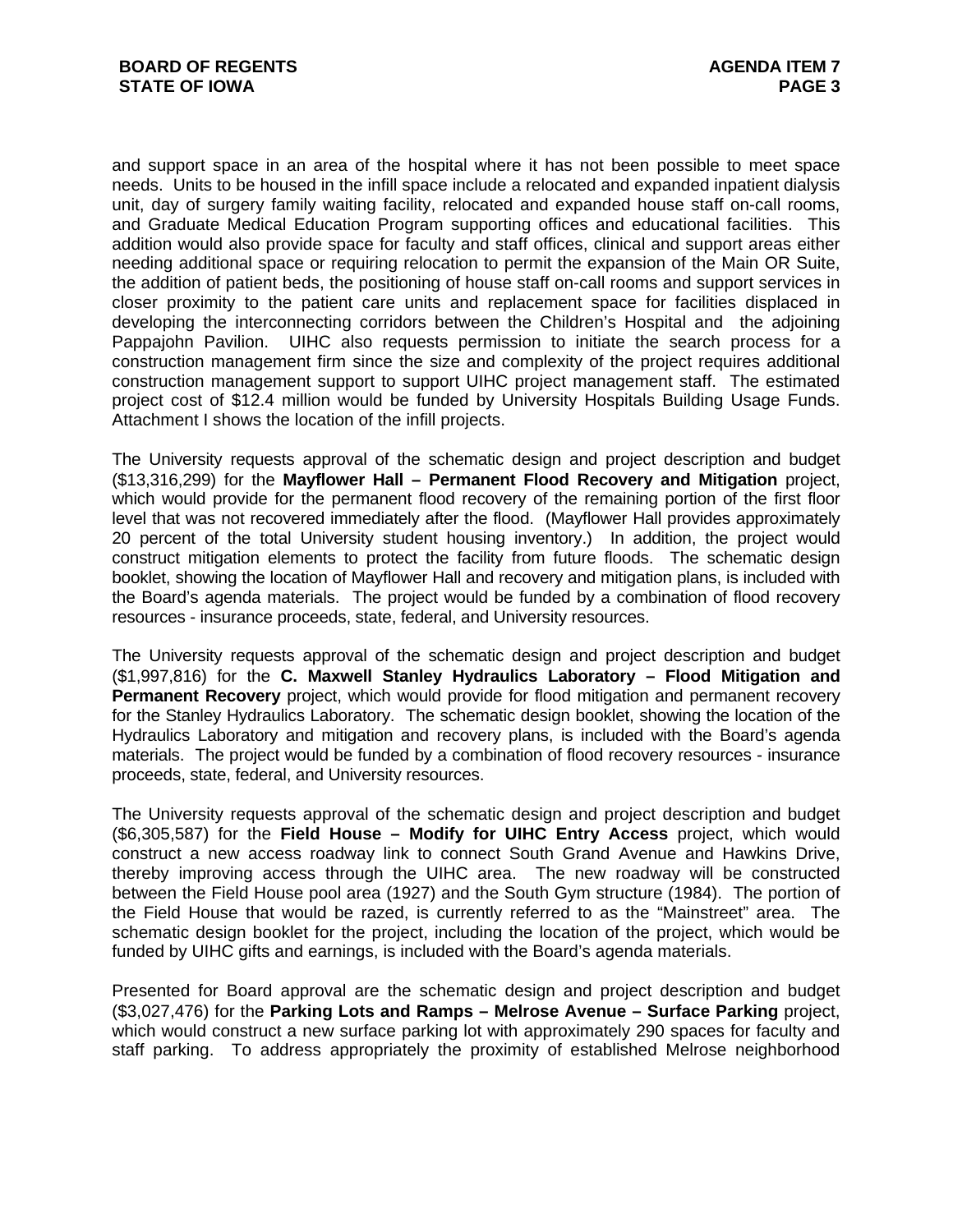residences, primarily to the east of the proposed site, the University has designed physical/landscaped buffers and will modify parking lot lighting standards to minimize potential light-pollution from the site. The University has also worked closely with Melrose Neighborhood and City of Iowa City representatives in the design. The schematic design booklet showing the location of the surface parking is included with the Board's agenda materials. The project would be funded by Parking System funds.

The **Hospital Ramp 2 Replacement** project, for which the University requests approval of the schematic design, and project description and budget (\$66,153,000), would replace the existing Hospital Parking Ramp 2 (673 spaces), constructed in 1978. The project includes razing the current Hospital Ramp 2 (specific Board authorization is required – see requested actions), construction of a below-grade replacement parking facility (approximately 700 spaces) and development of interim (during construction) patient and staff parking facilities. In addition, the project provides for the establishment of a new main entrance plaza above the newly constructed underground structure. The schematic design booklet, showing the location of the replacement ramp, is included with the Board's agenda materials.

As the project has evolved, it became apparent to the University that a construction manager would be required to ensure coordination between the Children's Hospital and the Hospital Ramp 2 Replacement project. The sites are shared and construction of structural elements including shoring, excavation and site security are conjoined. The University requests permission to utilize a construction manager for the project, specifically the firm of Gilbane Building Company; the firm is the construction manager for the Children's Hospital. Having the same construction manager for both projects will offer a number of potential synergies, including sharing employee time between projects, combining bid packages and improved coordination of construction vehicles within a very constrained site.

UIHC will contribute approximately \$25 million in cash to the University to directly fund capital project costs that are necessary for the Hospital Ramp 2 Replacement project to move forward (e.g.: Ramp 2 demolition, relocation of utility service lines, landscaping of the ground level roof that will form the front entrance to UIHC). The remaining balance of approximately \$41 million in project costs will be funded from Parking System revenue bonds to construct the actual underground garage. UIHC will provide funding to the University by contributing toward annual debt service payments on these new bonds to assure that the Parking System maintains reasonable debt service coverage ratios throughout the bond term to maintain its stable credit rating. A proforma has been provided to the Board Office.

In February 2011, the Board approved the schematic design and budget for a new Children's Hospital, including an addition and renovation of existing facilities. The new hospital will accommodate replacement and expansion of acute and critical care nursing units, specialty outpatient clinics, diagnostic and therapeutic units, and selected clinical and administrative support offices that are now located within several UIHC buildings. It would also provide for the development of dedicated operating rooms designed specifically for children, teaching, research and conference facilities, and a number of amenities for pediatric patients and families. The University / UIHC now requests approval of a revised schematic design (booklet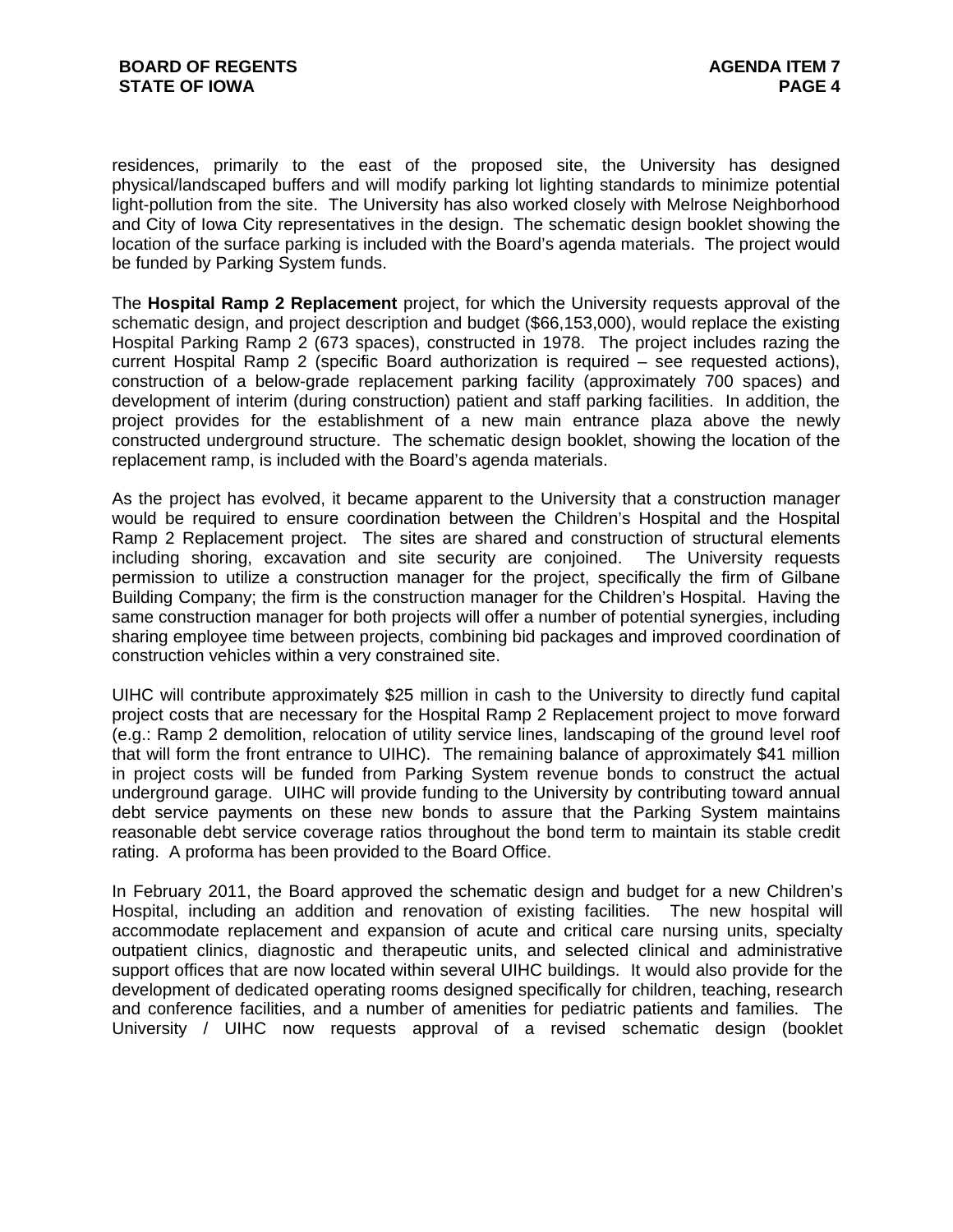is included with the Board's agenda materials) and revised project description and budget (\$291,987,000, an increase of \$21,236,583 from the \$270,750,417 approved in February 2011.

Since approval of the original schematic design, it has been determined that significant improvements could be incorporated into the siting and layout of the new building and in associated parking facilities that would yield both initial and long term benefits to the hospital's operation. Subsequent to the development of the initial building design, the Federal Aviation Administration determined that increasing the height of Children's Hospital (beyond the eight stories above grade) would not adversely affect the safe and efficient utilization of air space above the building. This made it possible to revise plans for the building to add two shell floors, which can be used for future expansion of Children's Hospital services, plus a rooftop terrace.

Also, following approval of the initial schematic design, the project's design team was asked to reconsider the exterior of the Children's Hospital. The replacement of Hospital Ramp 2 with an underground parking facility in the same location will facilitate development of a visible new front entry to UIHC with a landscaped plaza entryway and a much simpler, clearer arrival experience for patients and visitors, while maintaining patient and visitor parking in a very convenient and accessible location.

This change has also made it possible to introduce two modifications in the design and orientation of the Children's Hospital. First, since a replacement parking ramp will not need to be developed in the area occupied by the Center for Disabilities and Development (CDD), it will no longer be necessary to relocate CDD programs into the Children's Hospital. Second, by replacing Ramp 2 with an underground parking facility in the same location, the entrance to the Children's Hospital can be placed on the north side of the proposed building with an entry off the landscaped plaza. The building's orientation can be adjusted in a way that creates a more welcoming entrance, improves views from patient rooms, and admits more sunlight onto the plaza and into the new Children's Hospital.

The revised project budget of \$291,987,000 would be funded from three sources of funds:

- Approximately \$174 million in Hospital Revenue Bond proceeds (In February 2011, the Board authorized the sale of up to \$190 million in Hospital Revenue Bonds; netting approximately \$174 million in proceeds after the establishment of a reserve fund and the payment of issuance costs.);
- University Hospitals Building Usage Funds; and
- Designated Children's Hospital gift funds

The University will discuss with the Board during its presentation of the capital register various options it is considering for the sale of the \$190 million in Hospital Revenue Bonds.

The University requests approval of the project description and budget (\$5,565,422) for the **Utilities Distribution System – Construct Sub L East Campus Electrical Loop** project, which would construct a new electrical duct bank from the Main Power Plant to Substation L (approximately 3,400 linear feet) to provide additional electrical generated capacity. The duct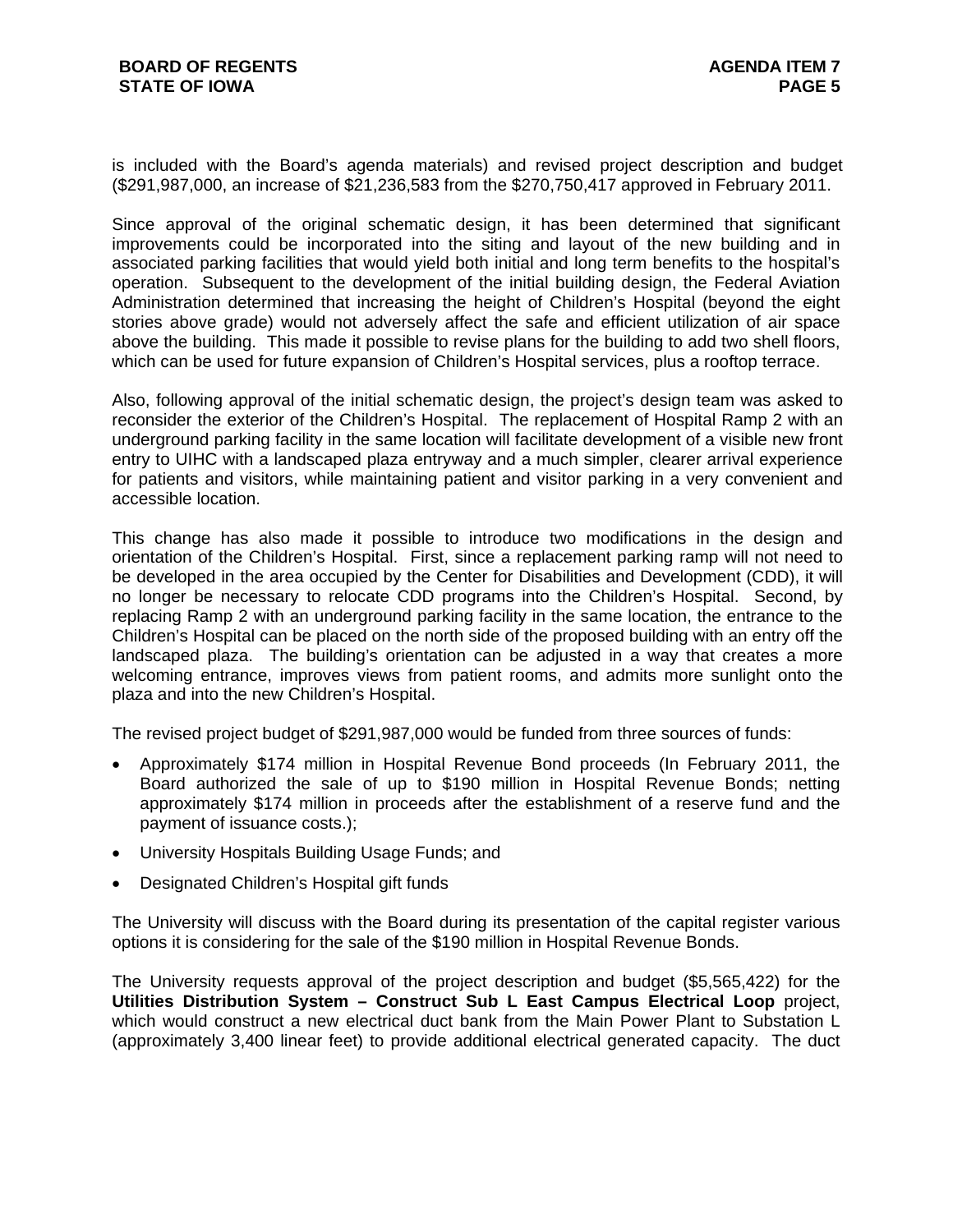bank will also support the increased capacity of the across campus tie which connects substations on each side of the river and the Main Power Plant to provide needed electrical service redundancy. This project would also provide the capacity and tie in location for the new School of Music Facility electrical service and connect the University Services Building to the University electrical distribution system. A map showing the proposed location of the electrical loop is included as Attachment J; the project would be funded by utility system renewal and improvement funds.

#### **Details of the Projects:**

#### **Utilities Distribution System – Extend Chilled Water Near West Campus Residence Halls**

|                              | Amount | Date      | <b>Board Action</b> |
|------------------------------|--------|-----------|---------------------|
| <b>Permission to Proceed</b> |        | June 2012 | Requested           |

This project would develop a new 24-inch chilled water system distribution loop to provide redundant service to the new West Campus Residence Hall. The project will be constructed to connect to 24-inch chilled water lines that will run through the site of the new West Campus Residence Hall.

\_\_\_\_\_\_\_\_\_\_\_\_\_\_\_\_\_\_\_\_\_\_\_\_\_\_\_\_\_\_\_\_\_\_\_\_\_\_\_\_\_\_\_\_\_\_\_\_\_\_\_\_\_\_\_\_\_\_\_\_\_\_\_\_\_\_\_\_\_\_\_\_\_\_\_

#### **Utilities Distribution System – Court Street Utility Extensions**

|                                                                                             | <b>Project Summary</b> |                        |                        |
|---------------------------------------------------------------------------------------------|------------------------|------------------------|------------------------|
|                                                                                             | Amount                 | Date                   | <b>Board Action</b>    |
| Permission to Proceed<br>Selection of Design Professional<br>(Shive-Hattery; Iowa City, IA) |                        | June 2012<br>June 2012 | Requested<br>Requested |

Utility extensions include low pressure steam and condensate, chilled water, domestic water main and a segment of the electrical duct bank and associated vaults. Completion of this project would also provide for the continued support of University operations through the reliable supply of backup power to the Pappajohn Biomedical Discovery Building and other West Campus research buildings.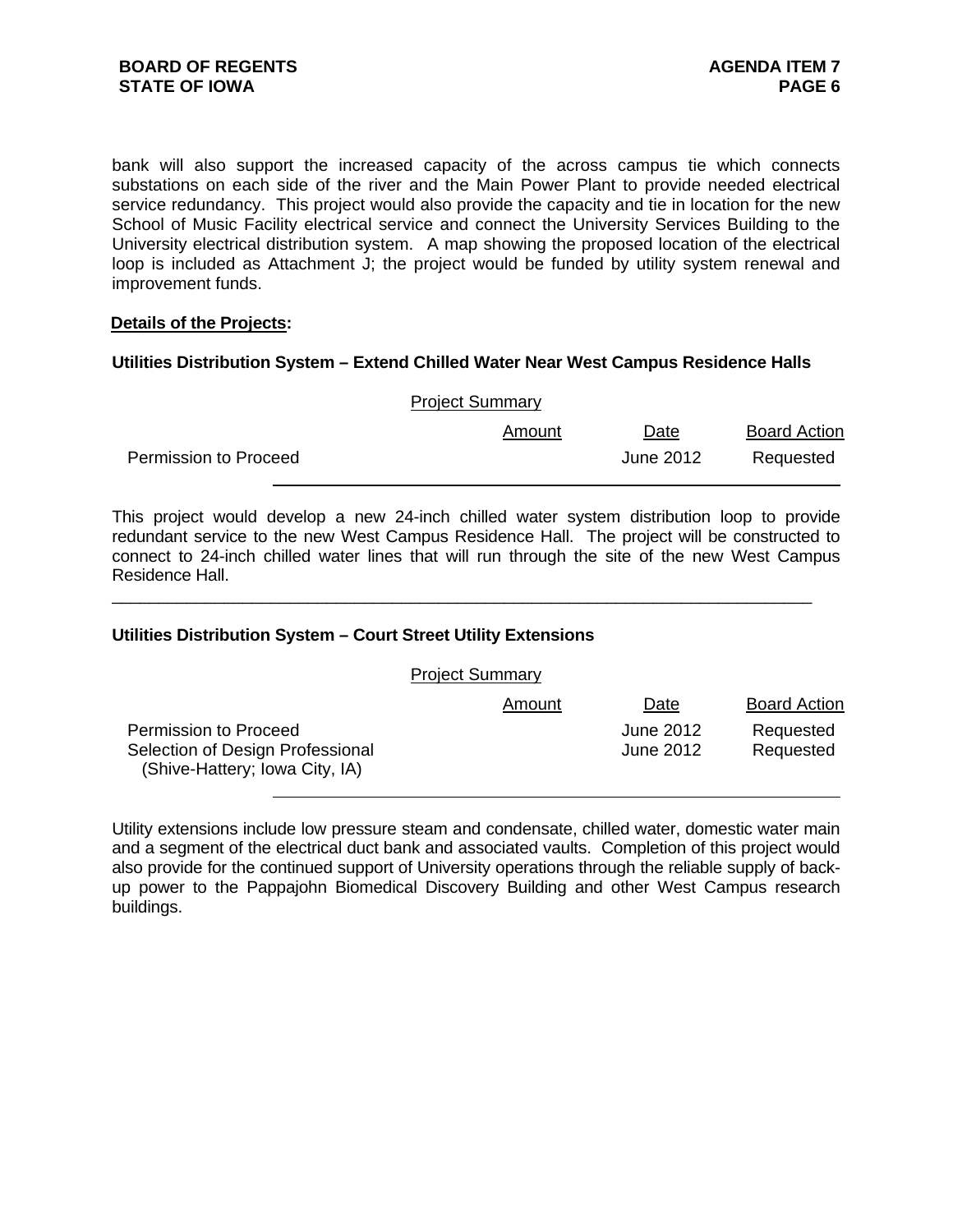# **UIHC – Levels 7 & 8 John Colloton and John Pappajohn Rooftop Pavilions Infills**

\_\_\_\_\_\_\_\_\_\_\_\_\_\_\_\_\_\_\_\_\_\_\_\_\_\_\_\_\_\_\_\_\_\_\_\_\_\_\_\_\_\_\_\_\_\_\_\_\_\_\_\_\_\_\_\_\_\_\_\_\_\_\_\_\_\_\_\_\_\_\_\_\_\_\_

|                                                                            | <b>Project Summary</b> |                        |                        |
|----------------------------------------------------------------------------|------------------------|------------------------|------------------------|
|                                                                            | Amount                 | Date                   | <b>Board Action</b>    |
| <b>Permission to Proceed</b><br><b>Utilization of Construction Manager</b> |                        | June 2012<br>June 2012 | Requested<br>Requested |

Work to be accomplished includes the removal of existing roofing material and some existing precast concrete finish wall panels and installation of structural steel, pre-cast concrete finish wall panels, windows and roofing materials. Interior work will include completing mechanical, electrical, plumbing and finishes as required by code. All work will be designed and constructed to match the exterior of the existing pavilions. Completing this project prior to construction of the Children's Hospital will greatly facilitate the infill's construction, making it less costly and more efficient to develop while the infill area is still relatively accessible by tower crane.

\_\_\_\_\_\_\_\_\_\_\_\_\_\_\_\_\_\_\_\_\_\_\_\_\_\_\_\_\_\_\_\_\_\_\_\_\_\_\_\_\_\_\_\_\_\_\_\_\_\_\_\_\_\_\_\_\_\_\_\_\_\_\_\_\_\_\_\_\_\_\_\_\_\_\_

# **Mayflower Hall – Permanent Flood Recovery and Mitigation**

| <b>Project Summary</b>                                                                                               |                        |                        |                                |
|----------------------------------------------------------------------------------------------------------------------|------------------------|------------------------|--------------------------------|
|                                                                                                                      | Amount                 | Date                   | <b>Board Action</b>            |
| Selection of Design Professional<br>(Rohrbach Associates, PC; Iowa City)<br>Design Professional Agreement (Schematic |                        | Aug. 2008              | Not Required*                  |
| Design through Construction Admin.)<br>Amendment #1 to Agreement                                                     | \$1,172,800<br>507,000 | Mar. 2011<br>May 2012  | Not Required*<br>Not Required* |
| <b>Schematic Design</b><br><b>Project Description and Budget</b>                                                     | \$13,316,299           | June 2012<br>June 2012 | Requested<br>Requested         |

\*Approved by Executive Director consistent with Board policies

The area to be recovered totals 40,043 gross square feet and provides for recovering the C-Store and lounge and vending area.

Mitigation efforts include the installation of a demountable flood wall, underground pump station and emergency generator to mitigate the building from possible future flood events.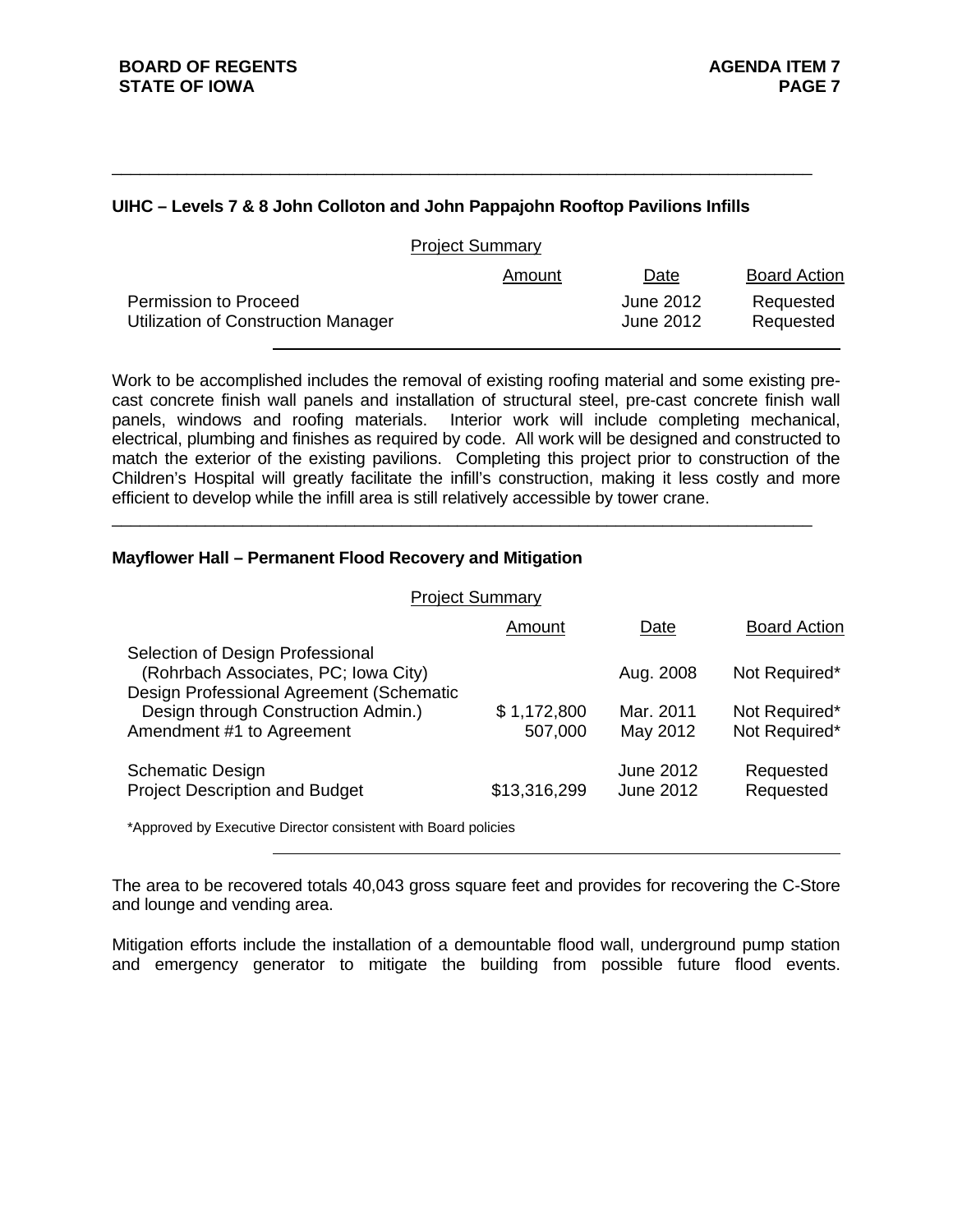The flood wall would protect the building to a level that is 2 feet above the 500-year flood level. Further information on mitigation efforts is included in the schematic design booklet.

#### Project Budget

| Construction<br>Design and Supervision | \$8,939,040<br>3,501,790 |
|----------------------------------------|--------------------------|
| Contingency                            | 875,469                  |
| TOTAL                                  | \$13,316,299             |

Source of Funds:

Combination of flood recovery resources – insurance proceeds, state, federal, and University resources.

Pending final approval from the Federal Emergency Management Agency (FEMA), construction is anticipated to commence in the summer of 2013. All construction is scheduled to be completed by the fall of 2014.

As reviewed with the Board at its April meeting, the city of Iowa City has plans to raise the adjacent Dubuque Street and Park Road bridge. These actions could impact this recovery project and its timing. City decisions on these projects are expected during the fall of 2012.

#### **C. Maxwell Stanley Hydraulics Laboratory – Flood Mitigation and Permanent Recovery**

\_\_\_\_\_\_\_\_\_\_\_\_\_\_\_\_\_\_\_\_\_\_\_\_\_\_\_\_\_\_\_\_\_\_\_\_\_\_\_\_\_\_\_\_\_\_\_\_\_\_\_\_\_\_\_\_\_\_\_\_\_\_\_\_\_\_\_\_\_\_\_\_\_\_\_

| <b>Project Summary</b>                                                                                        |              |                        |                        |  |
|---------------------------------------------------------------------------------------------------------------|--------------|------------------------|------------------------|--|
|                                                                                                               | Amount       | <u>Date</u>            | <b>Board Action</b>    |  |
| Selection of Design Professional<br>(OPN Architects; Cedar Rapids)<br>Design Professional Agreement (Complete |              | Aug. 2008              | Not Required*          |  |
| Design through Construction Admin.)                                                                           | 140,180<br>S | April 2012             | Not Required*          |  |
| <b>Schematic Design</b><br><b>Project Description and Budget</b>                                              | \$13,316,299 | June 2012<br>June 2012 | Requested<br>Requested |  |

\*Approved by Executive Director consistent with Board policies

To develop a flood mitigation strategy, the consultants needed to determine why the building flooded during the 2008 flood. The conclusion was that the building flooded primarily because the power had to be shut down and the building evacuated. One of the major flood mitigation strategies is the compartmentalization of the transformer vault, electrical equipment and the computer server room. Other mitigation efforts include waterproofing and sealing cracks in the building's foundation walls, replacement of all windows below the flood design elevation with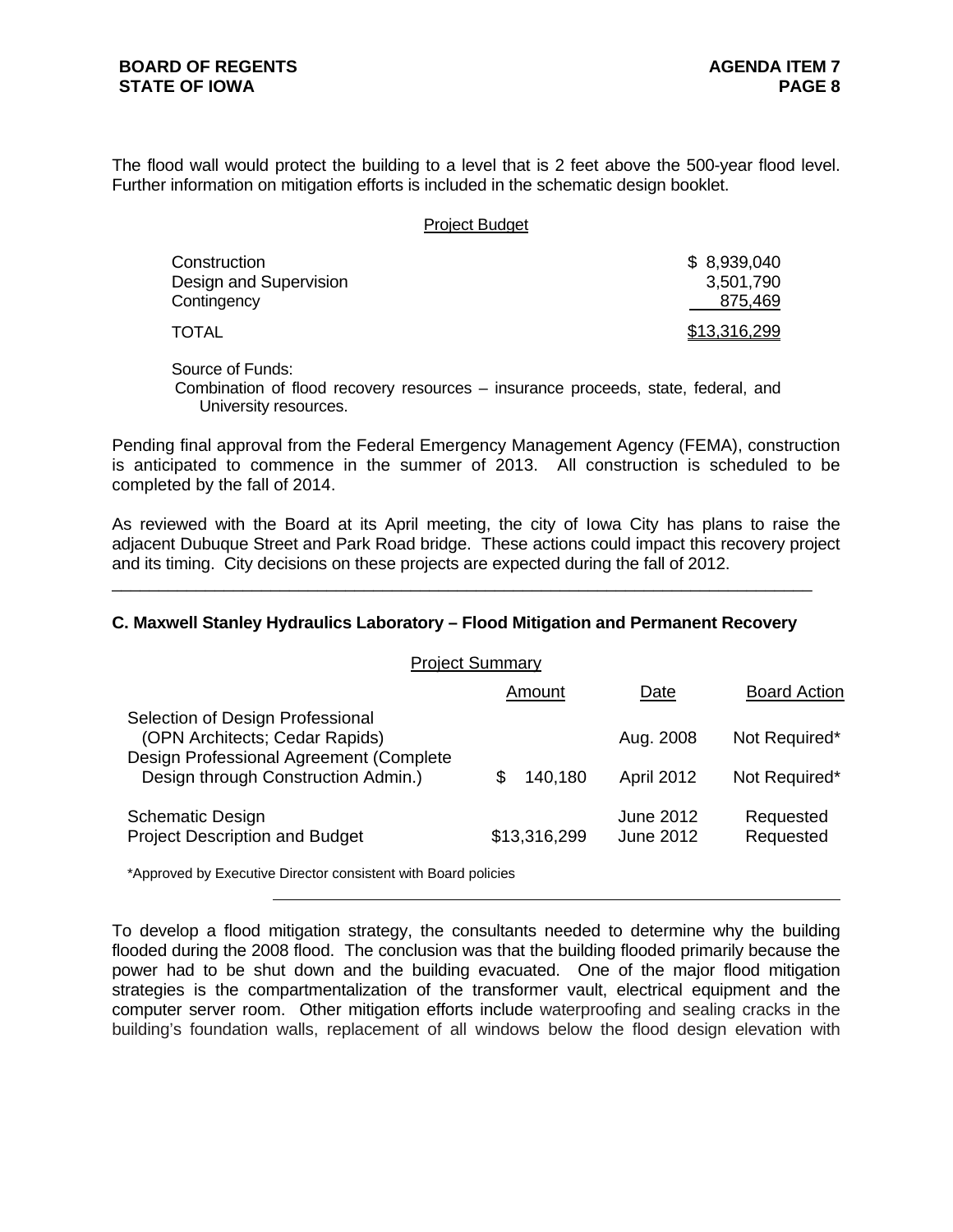watertight aquarium glass assemblies, and the sealing of conduit penetrations. A concrete / brick veneer flood wall would be constructed along the north and east sides of the tow tank and south entrance vestibule.

| <b>Project Budget</b>                                 |                                   |  |
|-------------------------------------------------------|-----------------------------------|--|
| Construction<br>Design and Supervision<br>Contingency | \$1,377,975<br>482.441<br>137,400 |  |
| TOTAL                                                 | \$1,997,816                       |  |

Source of Funds:

 Combination of flood recovery resources – insurance proceeds, state, federal, and University resources.

Pending final approval from the Federal Emergency Management Agency (FEMA), construction is anticipated to commence in the Fall of 2012. All construction is scheduled to be completed in the Summer of 2013.

\_\_\_\_\_\_\_\_\_\_\_\_\_\_\_\_\_\_\_\_\_\_\_\_\_\_\_\_\_\_\_\_\_\_\_\_\_\_\_\_\_\_\_\_\_\_\_\_\_\_\_\_\_\_\_\_\_\_\_\_\_\_\_\_\_\_\_\_\_\_\_\_\_\_\_

# **Field House – Modify for UIHC Entry Access**

| <b>Project Summary</b>                                                                                                                                                   |                |                                                   |                                             |
|--------------------------------------------------------------------------------------------------------------------------------------------------------------------------|----------------|---------------------------------------------------|---------------------------------------------|
|                                                                                                                                                                          | Amount         | Date                                              | <b>Board Action</b>                         |
| Permission to Proceed<br>Selection of Design Professional(s)<br><b>Consultants from UIHC Children's</b><br><b>Hospital Project Team (Shive-Hattery</b><br>and Heery/HLM) |                | Mar. 2012<br>Mar. 2012                            | Approved<br>Approved                        |
| Initial Review and Consideration of Capital<br><b>Project Evaluation Criteria</b><br><b>Design Professional Agreement</b>                                                |                | Mar. 2012                                         | Received<br>Report                          |
| (Shive-Hattery, Iowa City)                                                                                                                                               | 470,000<br>\$. | April 2012                                        | Not Required*                               |
| <b>Schematic Design</b><br><b>Project Description and Budget</b><br>Final Review and Consideration of Capital<br><b>Project Evaluation Criteria</b>                      | \$6,305,587    | June 2012<br><b>June 2012</b><br><b>June 2012</b> | Requested<br>Requested<br>Receive<br>Report |

The proposed new roadway is wide enough to accommodate two lanes of traffic and a sidewalk. Work related to the project will include relocation of existing restrooms, storage areas, and rooftop mechanical equipment, access control to the Field House, modifications to the entry/exit to Parking Ramp 4, electrical substation and other utilities relocations.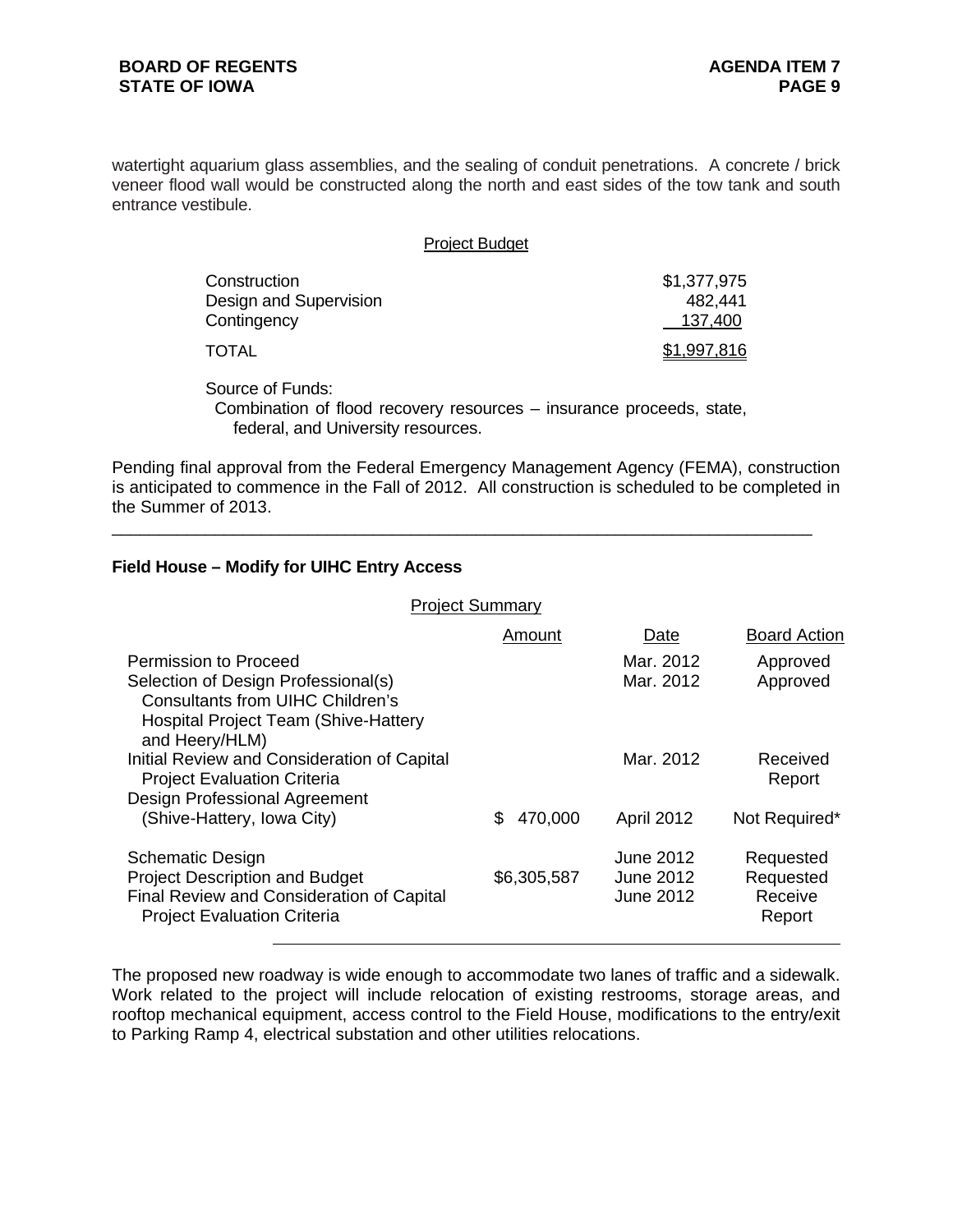| New Construction Total Net Area       | 1,477        |
|---------------------------------------|--------------|
| Exit Stair                            | 204          |
| <b>Equipment Storage</b>              | 263          |
| Housekeeping                          | 163          |
| Restrooms                             | 532          |
| <b>Fire Sprinkler Room</b>            | 247          |
| Vending                               | 68           |
| <b>Renovated Space Total Net Area</b> | <u>2,283</u> |
| Information / Cashier                 | 129          |
| Check-In                              | 269          |
| <b>Equipment Storage</b>              | 119          |
| <b>Supervisor Office</b>              | 119          |
| Human Physiology Lab & Storage        | 1,149        |
| <b>Health Promotion Research</b>      | 498          |
| <b>TOTAL NET AREA</b>                 | 3.761        |

The following summarizes the building program as included in the schematic design:

The exit stair, equipment storage, restrooms and housekeeping are located in an elevated structure above the new roadway connecting Grand Avenue with South Hospital Drive.

The new main entrance control area would be relocated to the southeast entrance lobby in the Field House (former main entrance). The new access control area will require the relocation of the Health & Human Physiology lab to immediately north of its current location on the ground level of the Fieldhouse. The existing Health Promotion Research area will also be relocated further south on the ground floor of the Field House.

Principal exterior materials include aluminum curtain wall, translucent glass screen wall and red ceramic wall tile. The red ceramic wall tile and translucent screen wall recall the Parking Ramp 90 stair exterior wall located south of the Field House Addition. The use of glass as a principal material for the new elevated structure above the roadway is similar to other UIHC elevated walkways including the walkway connecting the Pomerantz and Pappajohn Pavilions located west of the Fieldhouse. The red ceramic wall tile also references the red brick of the Field House.

# Project Budget Construction \$4,955,783 Design and Supervision 856,979 Contingency 492,825 TOTAL 36,305,587

Source of Funds: University Hospitals Building Usage Funds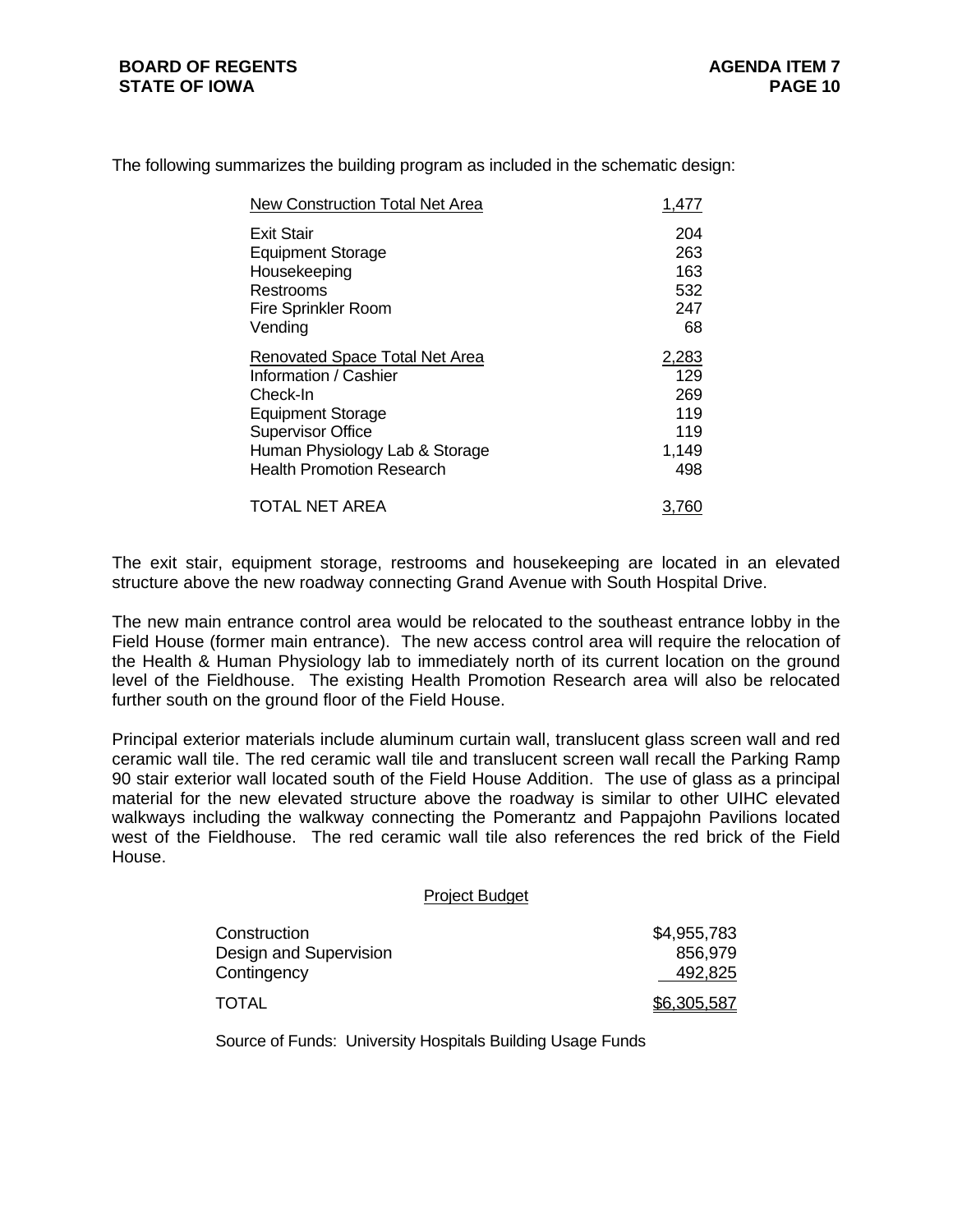Construction is scheduled to commence in the month of September of 2012. All construction is scheduled to be completed during the month of June of 2013.

\_\_\_\_\_\_\_\_\_\_\_\_\_\_\_\_\_\_\_\_\_\_\_\_\_\_\_\_\_\_\_\_\_\_\_\_\_\_\_\_\_\_\_\_\_\_\_\_\_\_\_\_\_\_\_\_\_\_\_\_\_\_\_\_\_\_\_\_\_\_\_\_\_\_\_

# **Parking Lots and Ramps – Melrose Avenue – Surface Parking**

| <b>Project Summary</b>                                                                                                                              |                |                                     |                                             |
|-----------------------------------------------------------------------------------------------------------------------------------------------------|----------------|-------------------------------------|---------------------------------------------|
|                                                                                                                                                     | Amount         | <b>Date</b>                         | <b>Board Action</b>                         |
| Permission to Proceed                                                                                                                               |                | Dec. 2011                           | Approved                                    |
| Design Professional Selection<br>(Anderson Bogert; Cedar Rapids)                                                                                    |                | Jan. 2012                           | Not Required*                               |
| Design Professional Agreement (Full<br>Design Services)                                                                                             | 240,500<br>\$. | <b>April 2012</b>                   | Not Required*                               |
| <b>Schematic Design</b><br><b>Project Description and Budget</b><br>Final Review and Consideration of Capital<br><b>Project Evaluation Criteria</b> | \$3,027,476    | June 2012<br>June 2012<br>June 2012 | Requested<br>Requested<br>Receive<br>Report |

\*Approved by Executive Director consistent with Board policies

The project budget includes the razing of nine University owned properties. (The Board previously approved the demolition of these structures.)

#### Project Budget

| Construction           | \$2,335,690 |
|------------------------|-------------|
| Design and Supervision | 460,819     |
| Contingency            | 230,967     |
| TOTAL                  | \$3,027,476 |

Source of Funds: Parking System Improvement and Replacement Funds

It is anticipated that construction will begin in late July 2012 and will be substantially complete by November 2012.

\_\_\_\_\_\_\_\_\_\_\_\_\_\_\_\_\_\_\_\_\_\_\_\_\_\_\_\_\_\_\_\_\_\_\_\_\_\_\_\_\_\_\_\_\_\_\_\_\_\_\_\_\_\_\_\_\_\_\_\_\_\_\_\_\_\_\_\_\_\_\_\_\_\_\_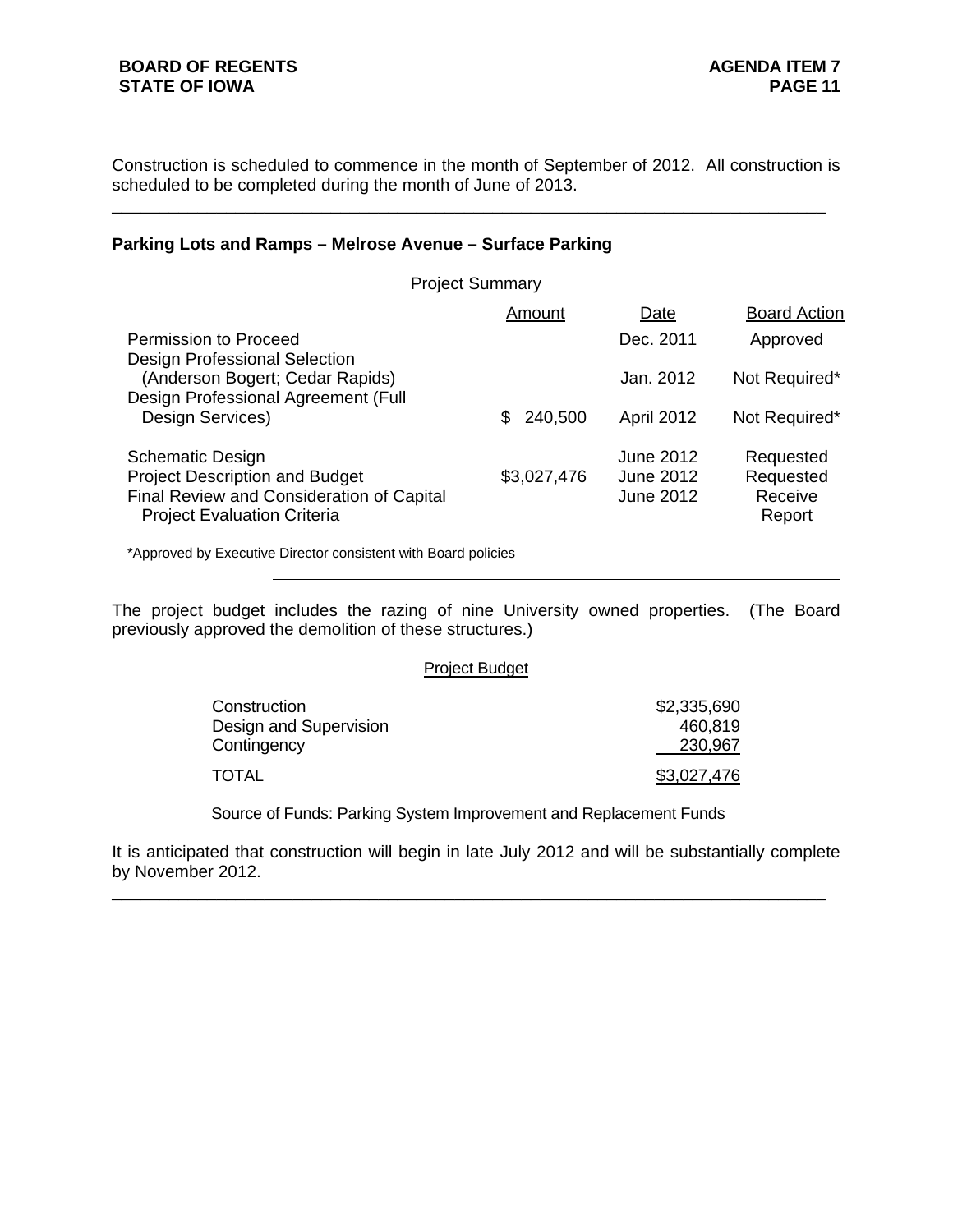#### **Hospital Ramp 2 Replacement**

|                                                                                   | <b>Project Summary</b> |                  |                     |
|-----------------------------------------------------------------------------------|------------------------|------------------|---------------------|
|                                                                                   | Amount                 | Date             | <b>Board Action</b> |
| Permission to Proceed                                                             |                        | Dec. 2011        | Approved            |
| Overall Design Leadership<br>(Heery International; Iowa City)                     |                        | Dec. 2011        | Approved            |
| Initial Review and Consideration of Capital<br><b>Project Evaluation Criteria</b> |                        | Dec. 2011        | Received<br>Report  |
| <b>Design Professional Agreement</b>                                              | \$4,732,175            | Apr. 2012        | Not Required*       |
| <b>Schematic Design</b>                                                           |                        | June 2012        | Requested           |
| <b>Project Description and Budget</b>                                             | 66,153,000             | June 2012        | Requested           |
| Final Review and Consideration of Capital                                         |                        | <b>June 2012</b> | Receive             |
| <b>Project Evaluation Criteria</b>                                                |                        |                  | Report              |
| *Approved by Executive Director consistent with Board policies                    |                        |                  |                     |

The Hospital Ramp 2 Replacement would be designed to support future UIHC master plan initiatives, including development of an adult critical care bed tower (Tower 2) above the eastern-most section of the new parking ramp. The structure would also be designed to accommodate a horizontal expansion to the north to provide additional underground parking as needed.

The ramp replacement includes a four-level underground parking structure of approximately 700 spaces and a landscaped plaza at street level above this structure. The parking ramp is designed to provide convenient access from Hawkins Drive and the plaza level while maintaining a majority of the plaza as useable green space, with a goal of creating a peaceful, serene and welcoming experience. Within this larger landscape, outdoor seating areas will be located adjacent to the building facades and a network of secondary pathways will create a landscape circuit that gives users options of short and long walks.

The parking space size and aisle widths will be designed to balance cost and comfort. The parking areas will be flat to promote openness and visibility and to better accommodate individuals requiring use of a wheelchair or who have difficulty walking. The facility will be well illuminated to enhance way finding, safety and security. Convenient stair and elevator access will be provided to the Children's Hospital, with on-grade access to serve the existing hospital facilities and future Tower 2. A small office area would accommodate University Parking & Transportation staff having oversight of the parking structure.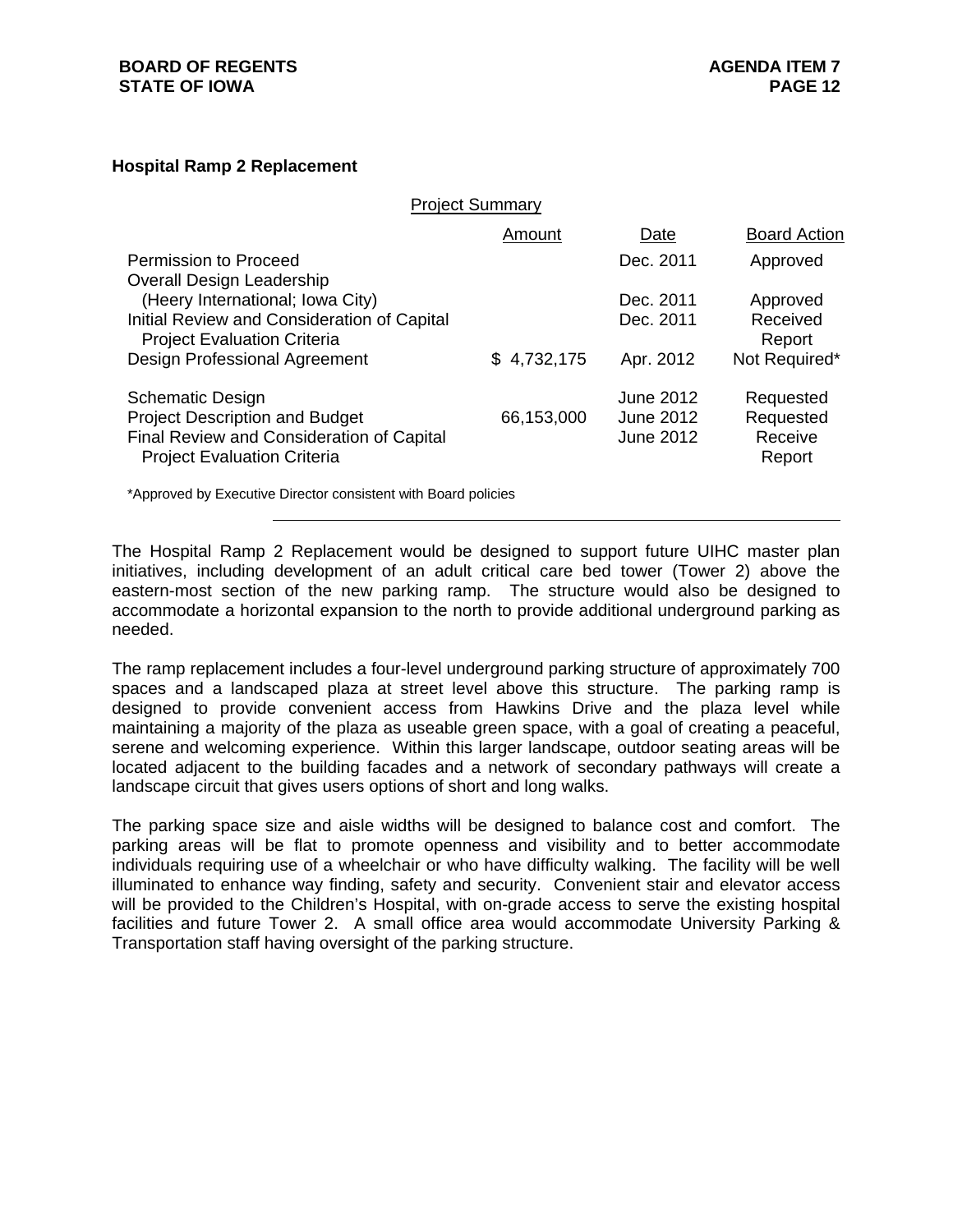The following table summarizes the building program as included in the schematic design:

| Function                                                                                                  | <b>Net</b><br>Square<br>Footage          |
|-----------------------------------------------------------------------------------------------------------|------------------------------------------|
| Parking<br><b>Staff Offices</b><br>Mechanical<br><b>Telecommunications</b><br><b>Vertical Circulation</b> | 277,410<br>650<br>23,188<br>512<br>9,750 |
| TOTAL NET SQUARE FOOTAGE                                                                                  | 311,510                                  |
| <b>GROSS SQUARE FOOTAGE</b>                                                                               | 378,685                                  |

# Project Budget

| Construction           | \$52,923,000 |
|------------------------|--------------|
| Design and Supervision | 7,938,000    |
| Contingency            | 5,292,000    |
| TOTAL                  | \$66,153,000 |

Source of Funds: Parking System Improvement and Replacement Funds and Revenue Bonds with a cash contribution and / or annual payments from UIHC to the Parking System to cover a portion of the debt service payments on the bonds to assure the Parking System retains reasonable coverage ratios.

Construction is scheduled to commence in 2013. All construction is anticipated to be completed in the summer of 2015.

\_\_\_\_\_\_\_\_\_\_\_\_\_\_\_\_\_\_\_\_\_\_\_\_\_\_\_\_\_\_\_\_\_\_\_\_\_\_\_\_\_\_\_\_\_\_\_\_\_\_\_\_\_\_\_\_\_\_\_\_\_\_\_\_\_\_\_\_\_\_\_\_\_\_\_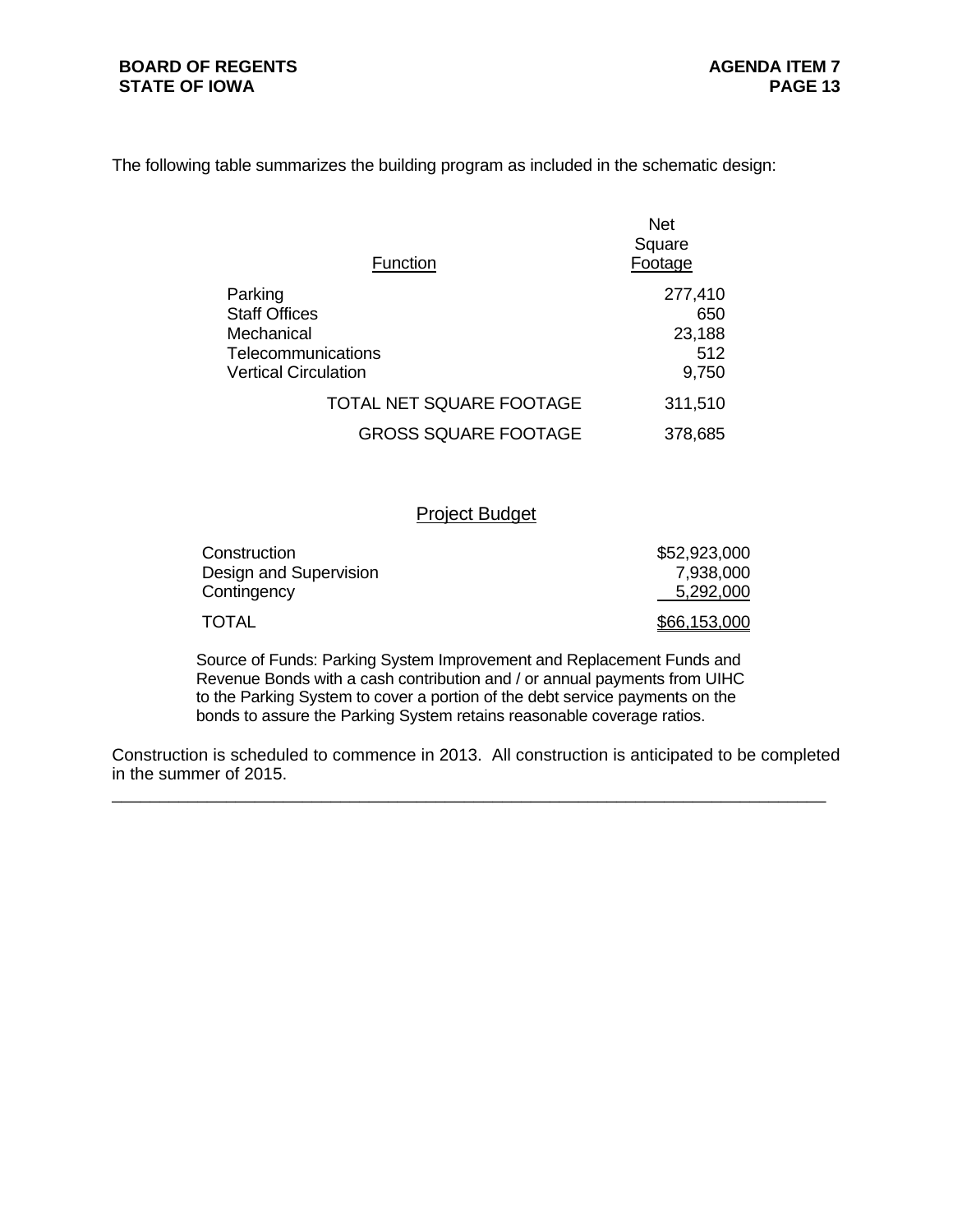#### **BOARD OF REGENTS STATE OF IOWA**

# **University of Iowa Children's Hospital**

Project Summary

|                                                                             | Amount          | Date             | <b>Board Action</b> |
|-----------------------------------------------------------------------------|-----------------|------------------|---------------------|
| Permission to Proceed - UIHC Strategic<br><b>Facilities Master Plan</b>     |                 | Mar. 2008        | Approved            |
| Initial Review and Consideration of Capital                                 |                 |                  | Received            |
| <b>Project Evaluation Criteria</b>                                          |                 | Mar. 2008        | Report              |
| Selection of Design Professional                                            |                 |                  |                     |
| (Heery International; Iowa City, IA)                                        |                 | May 2008         | Not Required*       |
| Selection of Construction Manager                                           |                 |                  |                     |
| (Gilbane Building Company)                                                  |                 | Aug. 2008        | Not Required*       |
| Design Professional Agreement                                               |                 |                  |                     |
| (Master Planning, Programming and                                           | 5,128,000<br>\$ | Oct. 2008        | Not Required*       |
| Schematic Design)                                                           |                 |                  |                     |
| <b>Construction Manager Agreement</b><br>(Pre-Construction Services through |                 |                  |                     |
| Schematic Design)                                                           | 60,000          | Aug. 2009        | Not Required*       |
| Program Statement - Children's Hospital                                     |                 | Dec. 2010        | Not Required*       |
| Schematic Design - Children's Hospital                                      |                 | Feb. 2011        | Approved            |
| Project Description and Budget - CH                                         | 270,750,417     | Feb. 2011        | Approved            |
| Final Review and Consideration of Capital                                   |                 |                  | Received            |
| <b>Project Evaluation Criteria</b>                                          |                 | Feb. 2011        | Report              |
| <b>Construction Contract - Site Utility</b>                                 |                 |                  |                     |
| BP #1 - Utilities Relocation - Electrical                                   |                 |                  |                     |
| Ductbank (Calacci Const; Iowa City)                                         | 1,864.200       | <b>June 2011</b> | Not Required*       |
| Change Orders to Date                                                       | $-300,323$      |                  |                     |
| <b>Construction Contract - Site Utility</b>                                 |                 |                  |                     |
| Bid Package #2 - Telecom Hub Room                                           | 182,000         | Aug. 2011        | Not Required*       |
| (Gerard Electric; Iowa City)                                                |                 |                  |                     |
| Change Orders to Date                                                       | 17,650          |                  |                     |
| <b>Construction Contract - Site Utility</b>                                 |                 |                  |                     |
| BP #3 - Utilities Relocation - Chilled                                      |                 |                  |                     |
| and Domestic Water (Iowa Bridge                                             | 8,860,000       | Aug. 2011        | Not Required*       |
| & Culvert; Washington, IA)                                                  |                 |                  |                     |
| Change Orders to Date                                                       | 96,665          |                  |                     |
| Design Professional Agreement                                               |                 |                  |                     |
| (Design Development through Record<br>Documents)                            | 21,917,042      | Dec. 2011        | Not Required*       |
| <b>Construction Manager Agreement</b>                                       |                 |                  |                     |
| (Pre-Construction & Construction Phases)                                    | 11,181,973      | Dec. 2011        | Not Required*       |
| <b>Revised Program Statement</b>                                            |                 | May 2012         | Not Required*       |
|                                                                             |                 |                  |                     |
| <b>Revised Schematic Design</b>                                             |                 | June 2012        | Requested           |
| <b>Revised Project Description and Budget</b>                               | \$291,987,000   | <b>June 2012</b> | Requested           |
| *Approved by Executive Director, consistent with Board policies             |                 |                  |                     |
|                                                                             |                 |                  |                     |

The following summarizes the original and revised University of Iowa Children's Hospital program: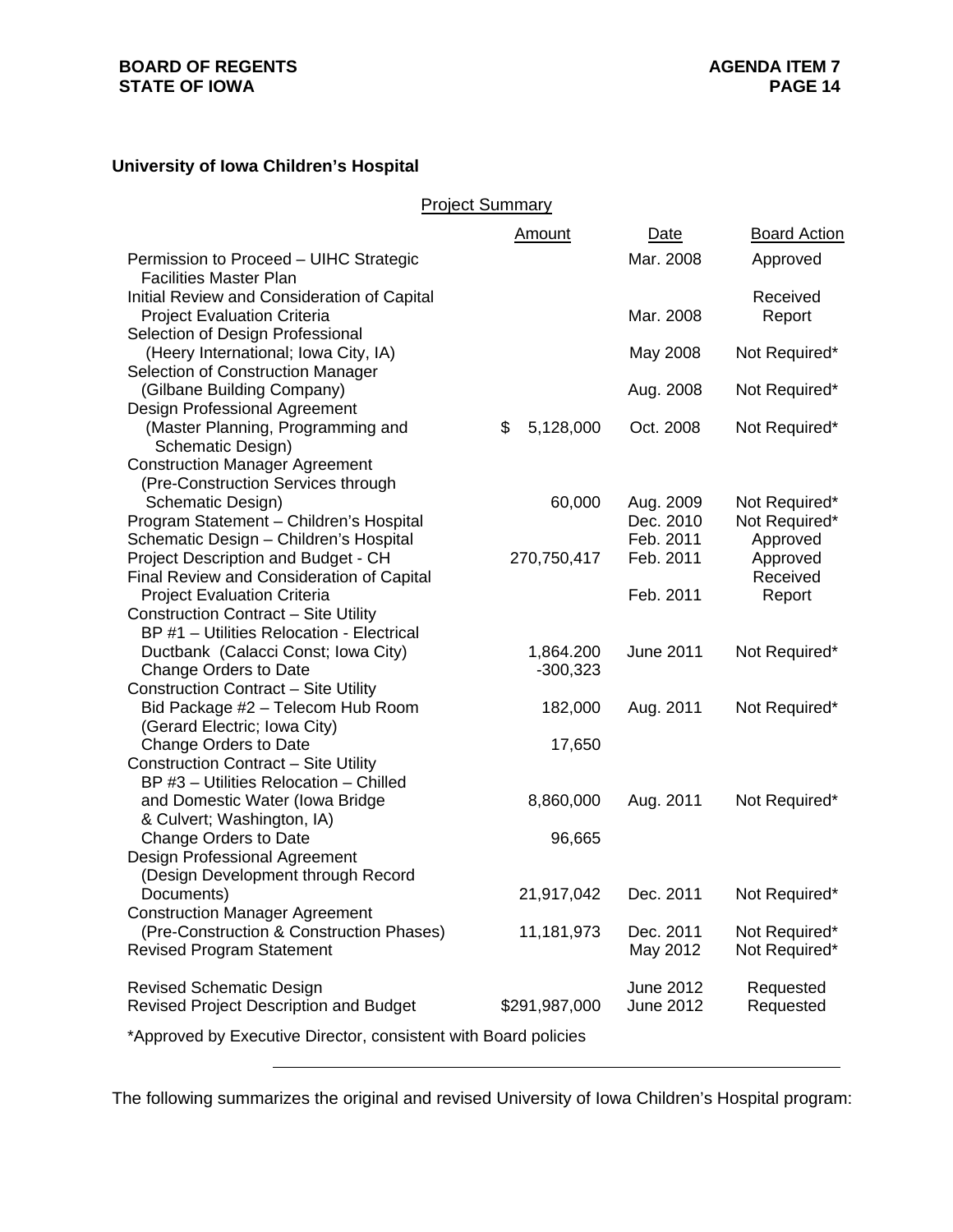# **BOARD OF REGENTS STATE OF IOWA**

| <b>Function</b>                                                                                                                                                                                                                                                 |          | <b>Original</b>                               | <b>Revised</b>                          |
|-----------------------------------------------------------------------------------------------------------------------------------------------------------------------------------------------------------------------------------------------------------------|----------|-----------------------------------------------|-----------------------------------------|
| <b>Inpatient Care:</b><br>Acute Care Unit A - 28 Beds<br>Acute Care Unit B - 28 Beds<br>Acute Care Unit C - 22 Beds<br>Blood & Marrow Transplant Unit - 6 Beds<br>Acute Care Unit C / Blood & Marrow Transplant Unit<br>Pediatric Intensive Care Unit - 28 Beds |          | 16,895<br>17,145<br>13,732<br>4,292<br>16,875 | 20,610<br>20,056<br>20,516<br>21,444    |
|                                                                                                                                                                                                                                                                 |          | 17,346                                        |                                         |
| Neonatal Intensive Care Unit - 28 Beds<br>PICU and NICU Divisional Offices                                                                                                                                                                                      | Subtotal | 3,340<br>89,625                               | 20,885<br>103,511                       |
| <b>Outpatient Care:</b><br>Center for Disabilities and Development<br><b>Pediatric Subspecialty Clinics</b><br><b>Pediatric Infusion Center</b><br><b>Pediatric Dentistry</b><br>Pediatric Subspecialty Clinic including Pre-                                   |          | 31,715<br>14,934<br>1,830<br>2,130            | 32,141                                  |
| <b>Admission Testing</b>                                                                                                                                                                                                                                        |          |                                               |                                         |
| <b>Pediatric Infusion Center</b>                                                                                                                                                                                                                                | Subtotal | 50,609                                        | 2,788<br>34,929                         |
| Diagnostic and Therapeutic:<br>Pre-admission Testing Area / Lab                                                                                                                                                                                                 |          | 1,377                                         |                                         |
| Surgical Suite - 8 Operating Rooms &<br>Support<br>Imaging, Cardiac Catheterization &                                                                                                                                                                           |          | 20,560                                        |                                         |
| <b>Special Procedures</b><br>Surgical Suite - 8 Operating Rooms & Support<br>Imaging and Special Procedures                                                                                                                                                     |          | 9,603<br>---------<br>---------               | 24,554<br>17,961                        |
|                                                                                                                                                                                                                                                                 | Subtotal | 31,540                                        | 42,515                                  |
| Patient, Family & Staff Amenities:<br>Main Entry & Public Spaces<br><b>Concierge and Transportation Services</b><br><b>Meditation Room</b><br>Patient, Family and Staff Support Facilities                                                                      | Subtotal | 9,780<br>560<br>400<br>11,858<br>22,598       | 9,752<br>739<br>562<br>20,797<br>31,850 |
| Research and Education:<br>Translational & Outcomes Research Center<br>Tele-Health Community Outreach & Con Ctr                                                                                                                                                 | Subtotal | 1,550<br>6,971<br>8,521                       | 407<br>5,769<br>6,176                   |
| Support for Building and Patient Care Services:<br><b>Environmental Services</b><br>Engineering Services, Maintenance & Storage<br><b>Central Sterile Processing &amp; Storage</b>                                                                              | Subtotal | 2,200<br>40,500<br>5,118<br>47,818            | 5,922<br>54,708<br>6,482<br>67,112      |
| <b>TOTAL SQUARE FEET (new and renovated)</b>                                                                                                                                                                                                                    |          | 250,711                                       | 286,093                                 |
| ANTICIPATED GROSS SQUARE FEET                                                                                                                                                                                                                                   |          | 427,850                                       | 544,226                                 |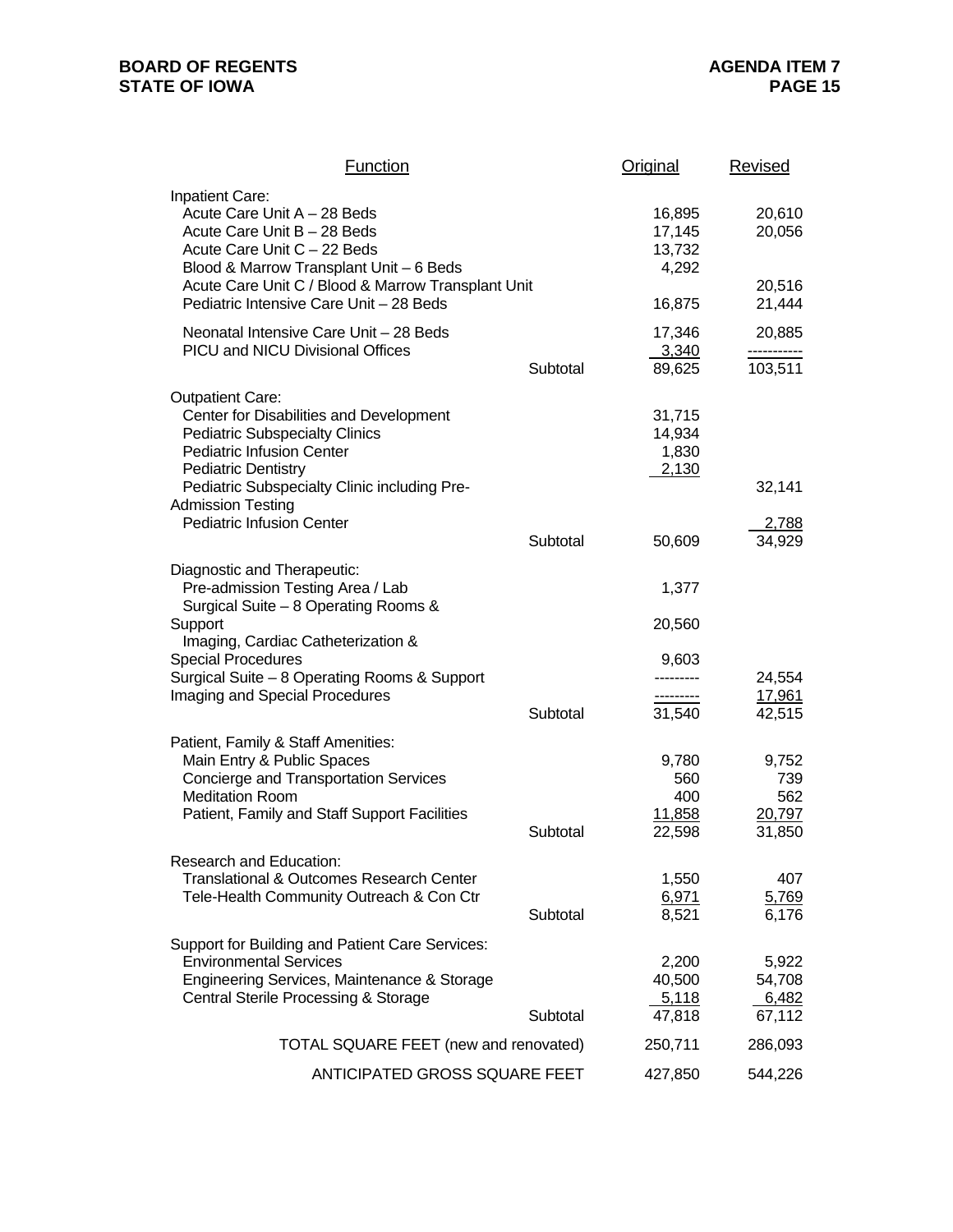The following describes the major changes to individual components:

Inpatient Care Facilities: Nursing workstations are now located closer to patients rather than concentrated in a central location, with the addition of nursing support spaces. Given the rise of multiple births, six NICU rooms will have the capacity to accommodate multiple neonates.

Outpatient Care Facilities: The space has been reduced since Center for Disabilities and Development programs are no longer included in the Children's Hospital project. However, the Pediatric Specialty clinic program has been increased to provide additional exam rooms to meet projected volume increases.

Diagnostic and Therapeutic Facilities: Four additional procedure rooms have been added to accommodate the expected increase in patient volumes. Additional changes include shelling one MRI-ready room to facilitate future expansion of MRI services, adding two fluoroscopy rooms, and increasing the number of ultrasound rooms.

Patient, Family & Staff Amenities: Patient and family amenity space has been increased by adding a rooftop terrace and enlarging the patient library and chapel/meditation spaces.

Education and Research: The space required for education and research has been reduced due to efficiencies that will be gained through combining facilities and using those research facilities as a shared resource.

Support for Building and Patient Care Services: The increase in building floors and other design changes will increase the building's height and gross square feet. It also will necessitate use of a modified HVAC distribution system and infrastructure, with the HVAC provided in zones. The upper floors will be fed from a rooftop penthouse, the lower floors from Lower Level 2, and the operating rooms on Level 5 will be supplied with a dedicated HVAC system on level four.

The building will include two floors below grade and twelve floors above grade compared to the original plan of three floors below grade and eight floors above grade. The location of various functions can be found on pages 7 and 8 of the schematic design booklet, with details of each floor plan following.

The design of the exterior breaks down the scale of the building and maximizes views and light into the hospital. The soft curved form is broken down by vertical segments of four patient rooms; this has the appearance of dividing the building into different tower sections. Further information on the exterior design can be found on page 23 of the schematic design booklet.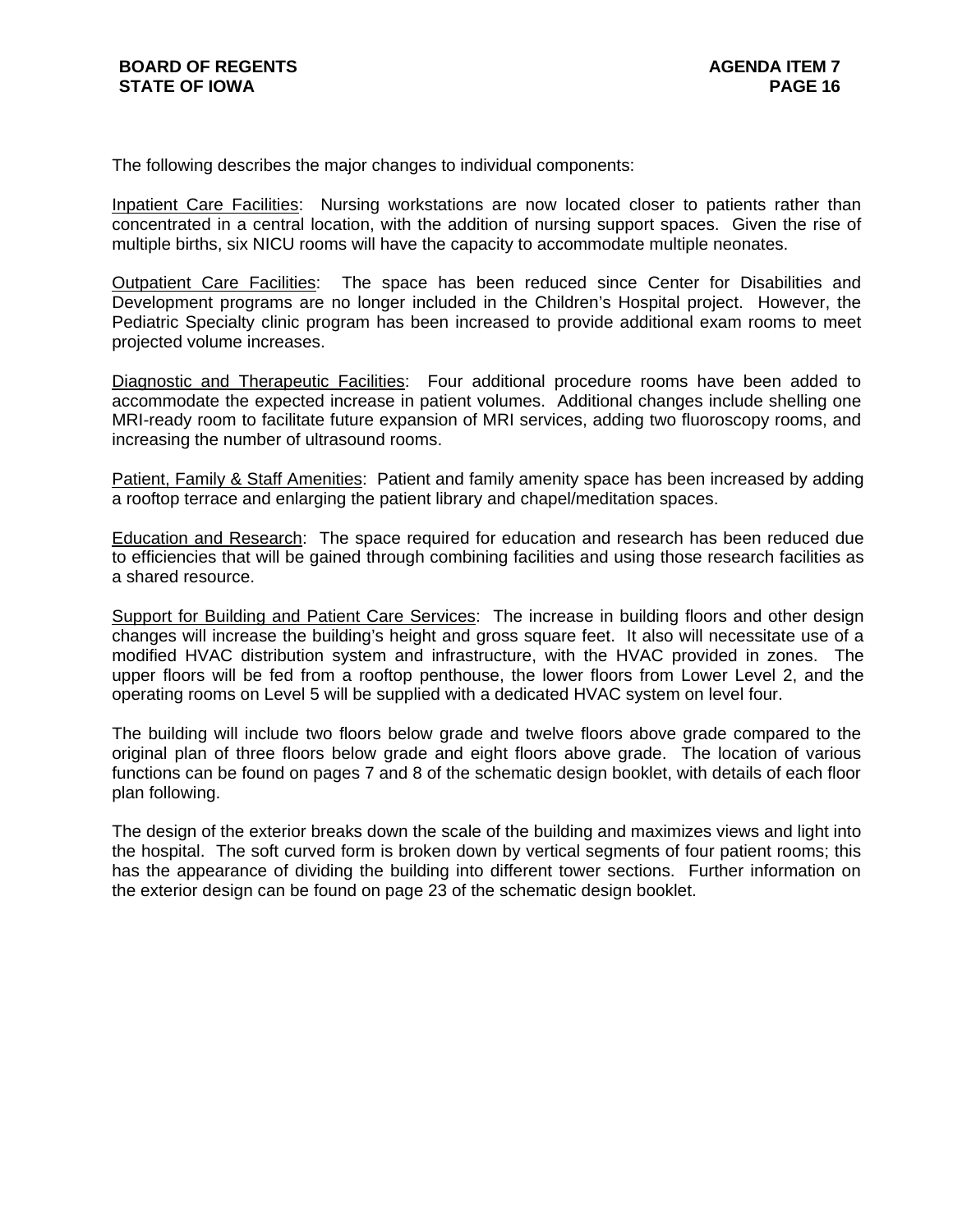#### Project Budget

|                          | Initial       | Revised       |
|--------------------------|---------------|---------------|
|                          | <b>Budget</b> | <b>Budget</b> |
|                          | (Feb 2011)    | (June 2012)   |
| Construction             | \$181,945,533 | \$219,389,000 |
| <b>Professional Fees</b> | 23,334,975    | 26,123,000    |
| Equipment                | 38,524,000    | 19,400,000    |
| Contingency              | 18,889,564    | 18,900,000    |
| Planning and Supervision | 8,056,345     | 8,175,000     |
| TOTAL                    | \$270,750,417 | \$291,987,000 |

Source of Funds: Hospital Revenue Bond proceeds, University Hospitals Building Usage Fund, Designated Children's Hospital gift funds

\_\_\_\_\_\_\_\_\_\_\_\_\_\_\_\_\_\_\_\_\_\_\_\_\_\_\_\_\_\_\_\_\_\_\_\_\_\_\_\_\_\_\_\_\_\_\_\_\_\_\_\_\_\_\_\_\_\_\_\_\_\_\_\_\_\_\_\_\_\_\_\_\_\_\_

Construction of the hospital is anticipated to begin in November 2012, with a completion date of March 2016.

# **Utilities Distribution System – Construct Sub L East Campus Electrical Loop**

|                                                                                                                               | <b>Project Summary</b> |                       |                           |
|-------------------------------------------------------------------------------------------------------------------------------|------------------------|-----------------------|---------------------------|
|                                                                                                                               | Amount                 | Date                  | <b>Board Action</b>       |
| Permission to Proceed                                                                                                         |                        | Dec. 2011             | Approved                  |
| Design Professional Selection<br>(Shive-Hattery, Iowa City)<br>Design Professional Agreement -<br><b>Full Design Services</b> | 335,000<br>S.          | Mar. 2012<br>May 2012 | Approved<br>Not Required* |
| <b>Project Description and Budget</b>                                                                                         | 5,565,422              | June 2012             | Requested                 |
| *Approved by Executive Director consistent with Board policies                                                                |                        |                       |                           |

This new loop will support the planned additional 8 megawatts of Power Plant electrical generating capacity to Substation L and the across campus tie. (Four, 2 megawatt each gas-powered burners are soon to be installed at the Power Plant.) It will also tie into the existing electrical distribution system at the Lindquist Center which will create needed redundancy on the east campus. In addition, this project would provide the capacity and tie in location for the new School of Music Facility electrical service and connect the University Services Building, which houses the vital energy control center, to the University electrical distribution system.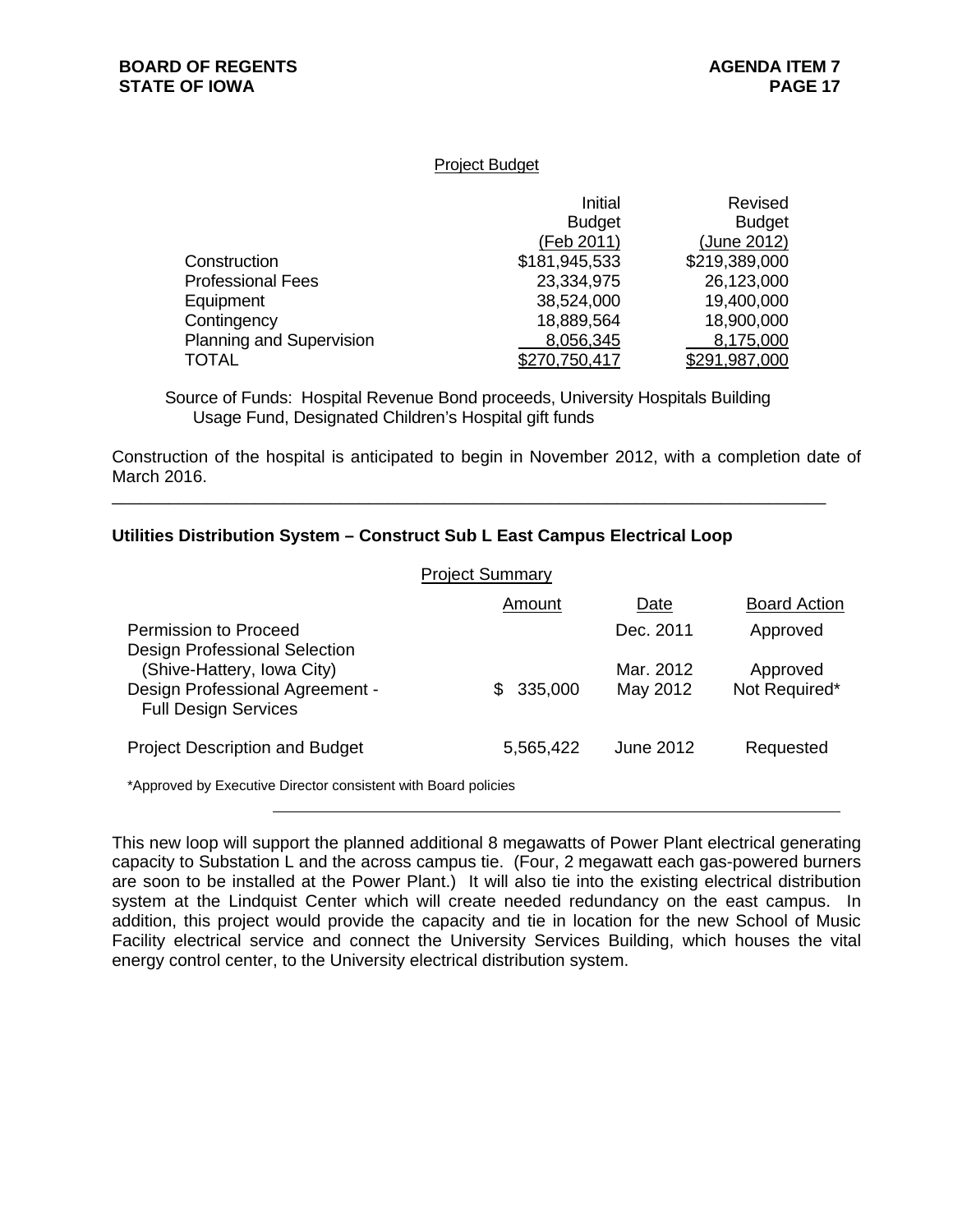# Project Budget

| Construction           | \$4,388,961 |
|------------------------|-------------|
| Design and Supervision | 738,671     |
| Contingency            | 437,790     |
| <b>TOTAL</b>           | \$5,565,422 |

Source of Funds: Utility System Renewal and Improvement Funds

H:\BF\2012\jun2012\_ITEM07 SUIcapital register.doc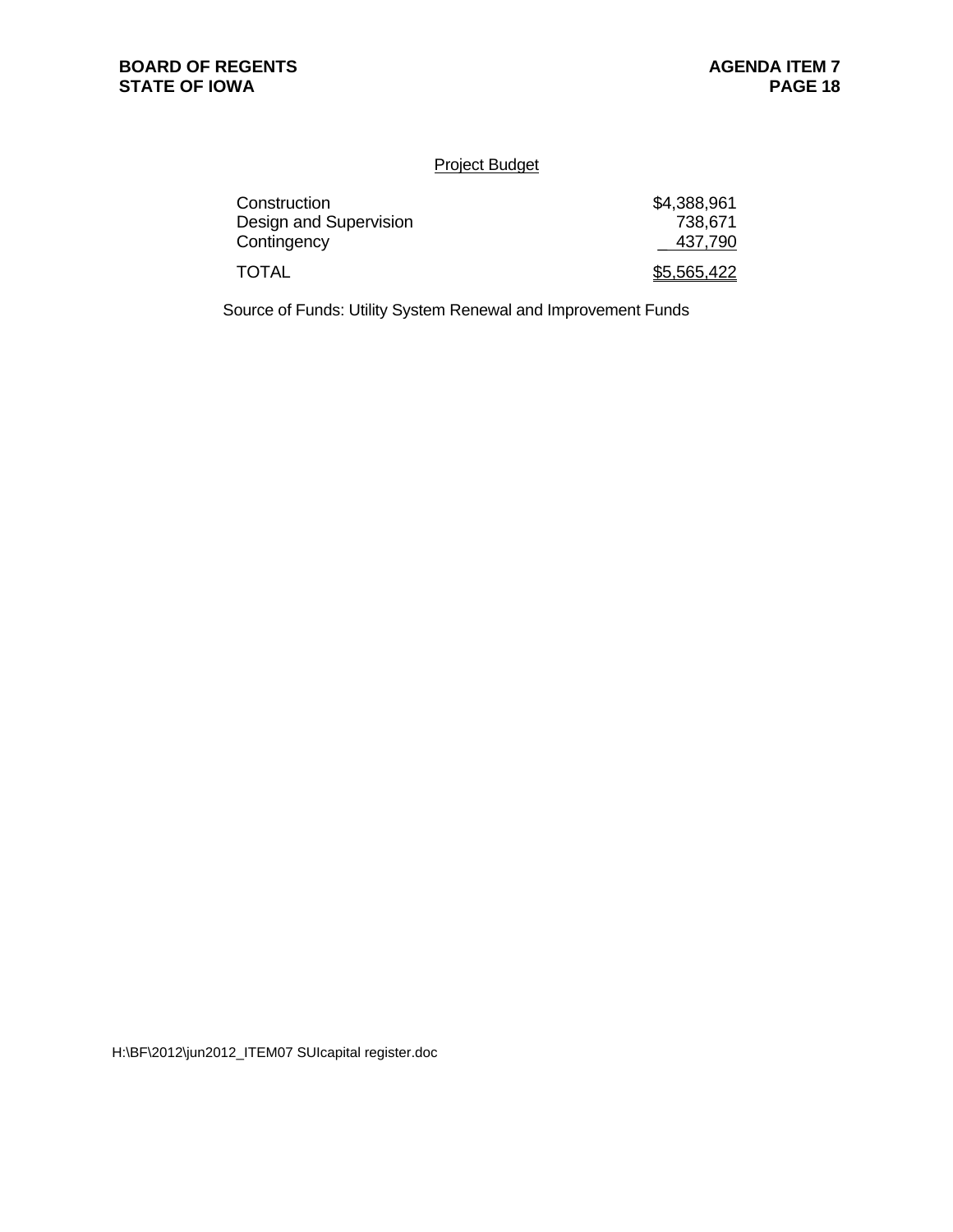# UIHC Levels 7 & 8 John Colloton and John Pappajohn Rooftop Pavilions Infills Evaluation Criteria

Since the project meets the Board's definition of a major capital project, the University has provided the following information in response to the Board's evaluation criteria.

Institutional Mission / Strategic Plan: Completion of this project will contribute to UI Hospitals and Clinics' efforts in meeting all elements of the UI Health Care mission, "Changing Medicine, Changing Lives." It will help to maintain the UI Hospitals' capabilities for delivering superb patient care, innovative educational programs and facilitating pioneering discoveries. The project is supportive of each of the six major goals that have been established in UI Health Care's Strategic Plan by providing the facilities that are required to assist UI Health Care's efforts 1) to provide world class healthcare services to optimize health for everyone, 2) to advance world class discovery through excellence and innovation in health services research, 3) to develop world class health professionals and scientists through excellent, innovative and humanistic educational curricula for learners at every stage, 4) to foster a culture of excellence that values, engages and enables our workforce, 5) to create an environment of inclusion where individual differences are respected and all feel welcome, and 6) to optimize a performancedriven business model that assures financial success.

Other Alternatives Explored: The on-going need to accommodate new or expanding inpatient, diagnostic, therapeutic and clinical support service facilities in the Carver, Colloton and Pappajohn Pavilions is limited by the lack of available and accessible space. Relocation of support services functions to other, non-clinical areas of the hospital and off-site locations has not resulted in the freeing-up of any significant level of usable space within the aforementioned pavilions. Although there is no available rooftop space to infill above the Carver Pavilion, there is a significant amount (56,000 gsf) of rooftop space above Colloton and Pappajohn Pavilions that is practical and cost effective to infill if the project is undertaken at this time. The anticipated cost of approximately \$220/gsf to construct this shell space is considered reasonable. On completion of the Children's Hospital, due to its location, the infilling of these rooftop locations will be considerably more costly and may not be practical. There are no other viable alternatives available that will meet the needs for this project.

Impact on Other Facilities and Square Footage: No space will be abandoned, transferred or demolished.

Financial Resources for Construction Project: This project will be funded through University Hospitals Building Usage Funds acquired from depreciation allowances of third parties underwriting the cost of patient care plus hospital net earnings from paying patients. No state capital appropriated dollars will be involved.

Financial Resources for Operations and Maintenance: The source of funds to cover the associated operating and maintenance costs will be hospital operating revenues derived from providing patient care services.

External Forces Justifying Approval: The project's design will meet all building codes and standards, as well as the 2010 Edition of the Guidelines for Design and Construction of Hospital and Healthcare Facilities, published by the Facility Guidelines Institute. These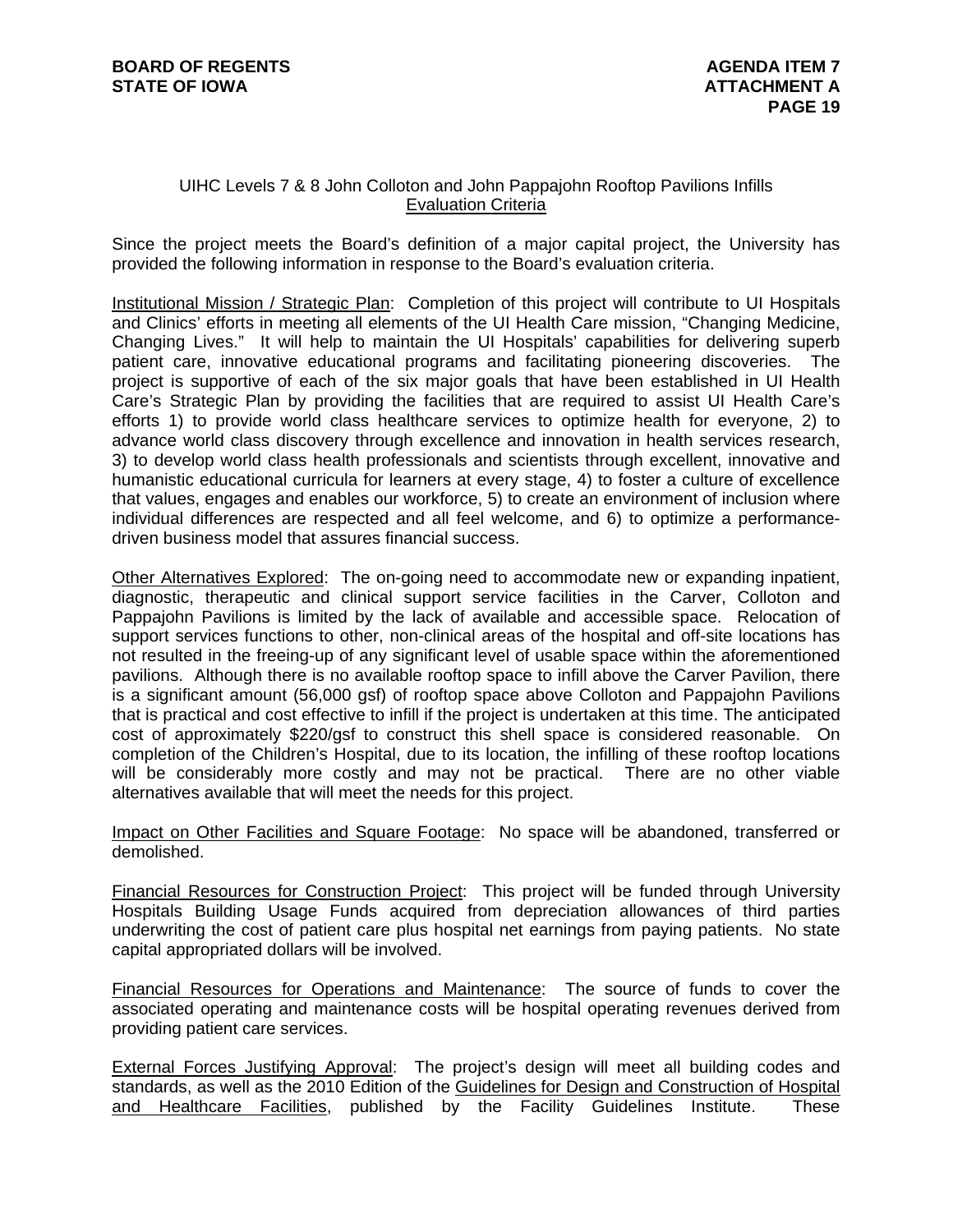guidelines regulate hospital licensing and construction in Iowa and most other states and are used by Medicare and the Joint Commission to develop new regulations and standards. The design will also meet Health Insurance Portability and Accountability Act (HIPAA) requirements for patient privacy and confidentiality.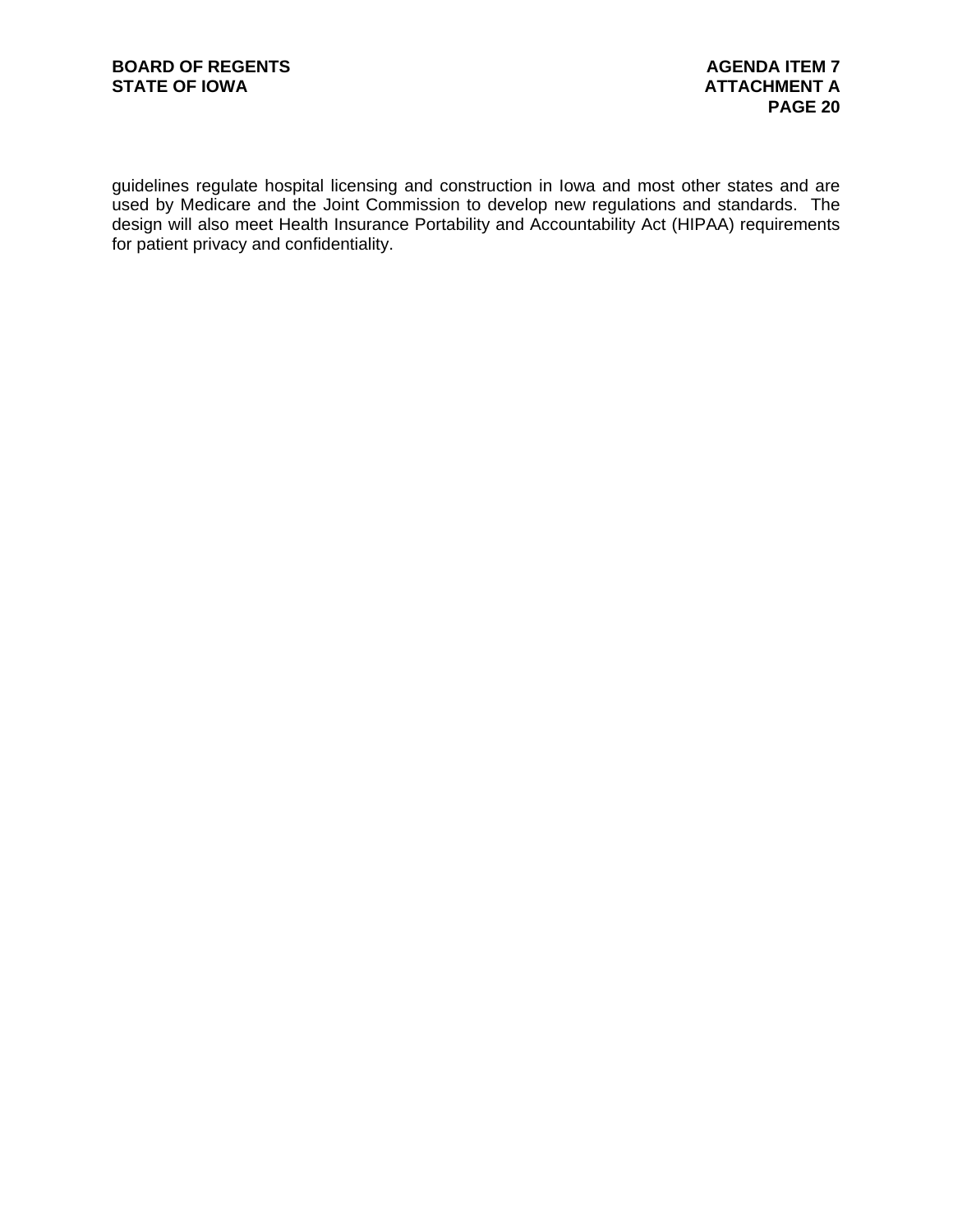# Mayflower Residence Hall – Permanent Flood Recovery and Mitigation Evaluation Criteria

Since the project meets the Board's definition of a major capital project, the University has provided the following information in response to the Board's evaluation criteria.

Institutional Mission / Strategic Plan: The flood waters of June 2008 completely inundated the two basement levels and rose to approximately 30 inches above the first floor. This project will recover the remaining portion of the first floor that was not done immediately after the flood event. The recovery effort will restore the building to its pre-flood condition. The project will also provide a concrete flood wall with a demountable wall system on top of it for future flood protection. The demountable wall is being used to maintain a more visible aspect of the facility except during a flood event where the demountable wall system can be quickly installed.

Other Alternatives Explored: Due to the small site, mitigation options for Mayflower were very limited. A mitigation option that was explored was the construction of a mechanical annex in the east parking lot. This would allow the existing mechanical systems to be relocated out of the basement into a facility that was above the 500 year flood plus 2 feet elevation. This strategy was not supported by FEMA.

Impact on Other Facilities and Square Footage: This project will not result in the abandonment, transfer or demolition of existing facilities.

Financial Resources for Construction Project: The project will be funded by a combination of flood recovery resources - insurance proceeds, state, federal, and University resources.

Financial Resources for Operations and Maintenance: The source of funds to cover the operating and maintenance requirements will be existing Housing funds.

External Forces Justifying Approval: Mayflower is the largest housing facility on the University of Iowa campus. It would be very difficult to relocate the 1050 students during a flood event without having a severe impact on the daily operations of the University and the students' educational experience.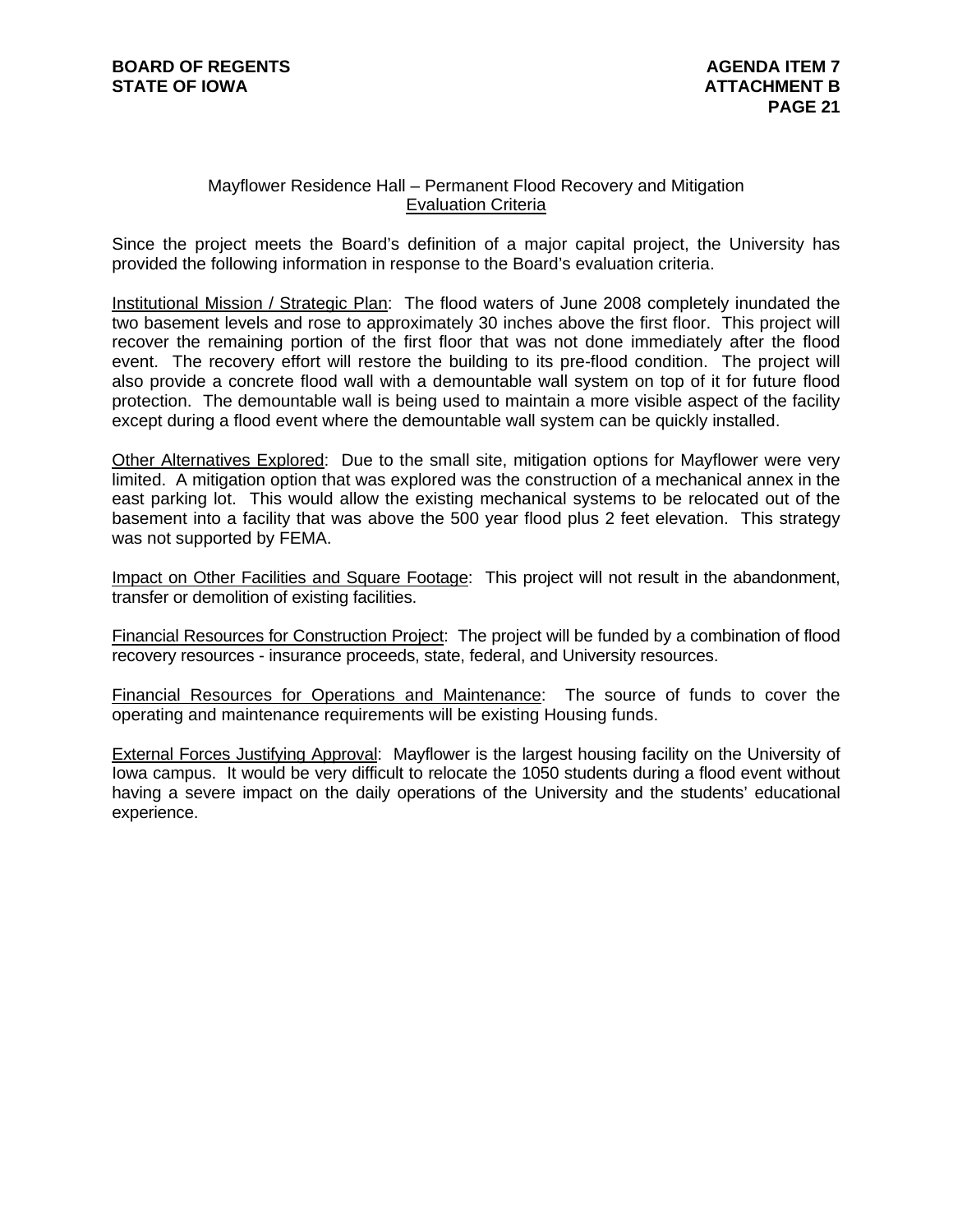# C. Maxwell Stanley Hydraulics Laboratory - Recovery and Mitigation Evaluation Criteria

Since the project meets the Board's definition of a major capital project, the University has provided the following information in response to the Board's evaluation criteria.

Institutional Mission / Strategic Plan: Completion of this project will provide for the permanent recovery from the 2008 flood, and mitigation of future flood related impacts to the C. Maxwell Stanley Hydraulics Laboratory (SHL). The SHL houses the central administration and primary offices for over 100 IIHR-Hydroscience & Engineering (IIHR) faculty, staff, and graduate students. They conduct a broad range of hydraulic and hydrologic applications in SHL representing several top programs in Iowa, the country, and abroad. The SHL also houses resources such as the archives of the history of IIHR-Hydroscience & Engineering. The IIHR archives contain original glass plate negatives, photographs, professional letters, correspondence and scrapbooks significant to the history of the development of advanced theories in fluid mechanics through the 20th century. One of the most recent programs to be housed in the SHL is the Iowa Flood Center. This Center performs advanced research and education specifically related to floods, and monitors the current river flood elevations. Stations associated with the Center are located around the state providing up to date flood stage information to all of Iowa. This program is the only one of its kind in the nation. It is critical to the safety of Iowa communities that this facility maintains operation during a flood.

Other Alternatives Explored: There are no viable alternatives available to repairing the existing facility and making preparation for future flood events to keep facility operational. The Federal Emergency Management Agency has determined that the SHL should be mitigated from future flood hazards. Without flood mitigation upgrades to the building, it will not be possible for the SHL to perform the hydraulics and hydrological research for its clients as well as flood research and education for the Iowa Flood Center.

Impact on Other Facilities and Square Footage: This project will not result in the abandonment, transfer or demolition of existing facilities.

Financial Resources for Construction Project: The project will be funded by a combination of flood recovery resources - insurance proceeds, state, federal, and University resources.

Financial Resources for Operations and Maintenance: The source of funds to cover the associated operating and maintenance costs will continue to be existing General Education (Building and Landscape Services) funds.

External Forces Justifying Approval: SHL conducts a broad range of hydraulic and hydrologic applications representing several top programs in Iowa, the country, and abroad. In addition to the Iowa Flood Center, other notable programs include:

 Ship Hydrodynamics Program: IIHR has contributed to Naval ship hydrodynamics technological applications continuously since the establishment of the Office of Naval Research (ONR) in 1948. Laboratory experiments are conducted in IIHR's state-of-the-art 100 meter towing tank; the tow tank is also a hands-on learning laboratory for undergraduate and graduate students.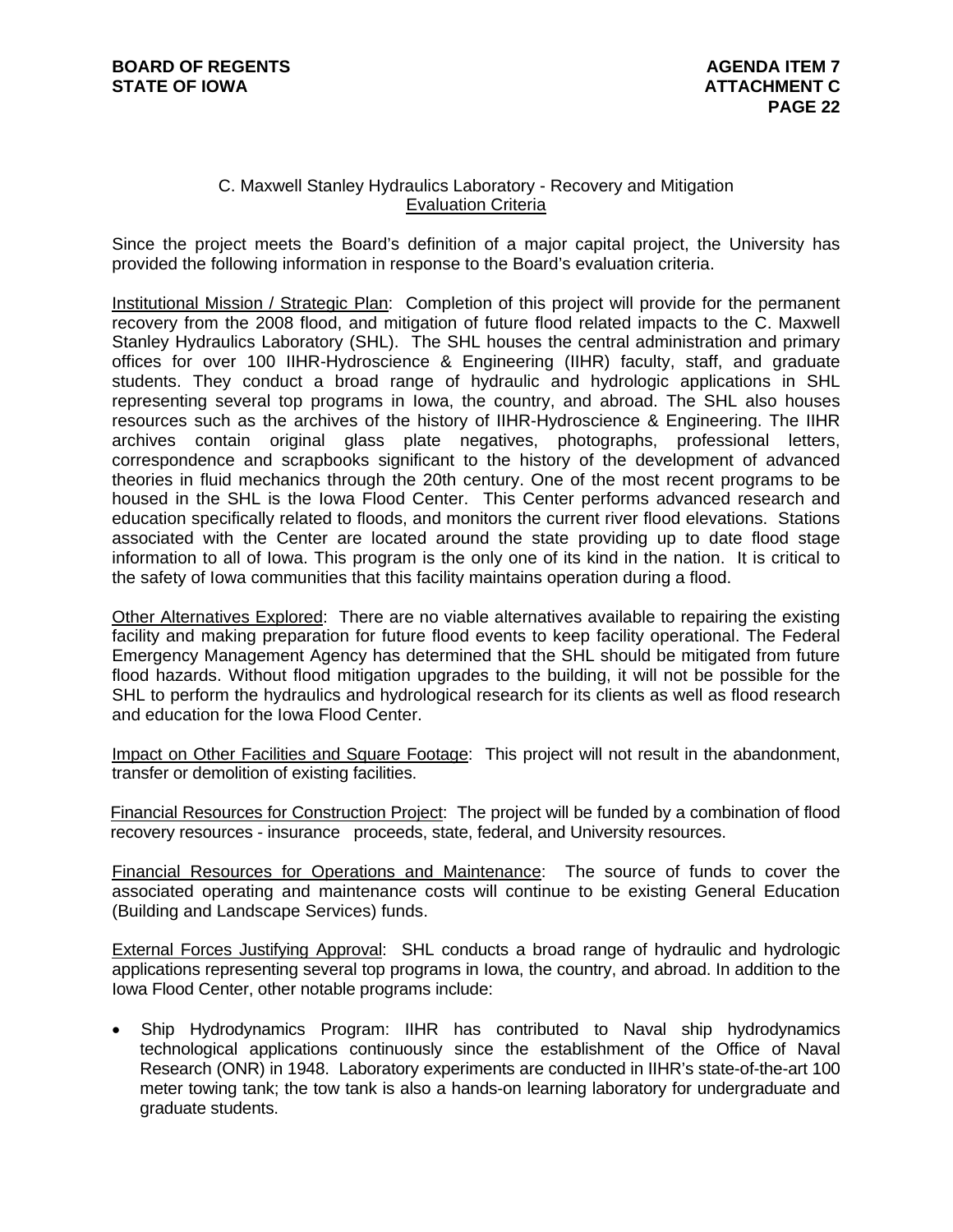Fish Passage Program: IIHR's research in river hydraulics and fish passage dates back to the 1930s with the development of fish ladders for rivers and streams in the Midwest. For the past 25 years, IIHR has been a close collaborator with US Army Corps of Engineers and other major partners in the Pacific Northwest. The simulations provided by SHL are some of the most advanced in the world for modeling river hydraulics temperature.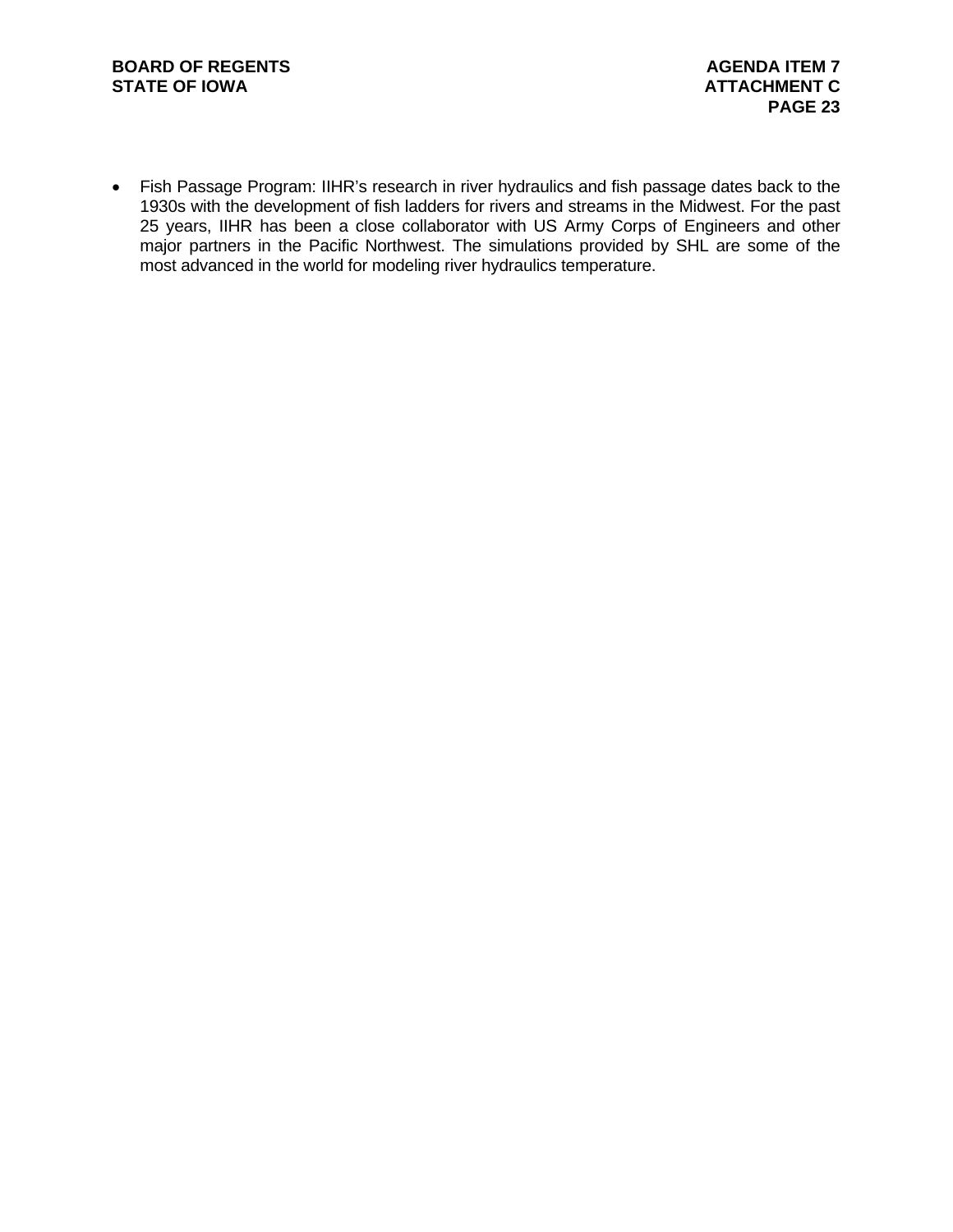# Field House – Modify for UIHC Entry Access Evaluation Criteria

Since the project meets the Board's definition of a major capital project, the University has provided the following information in response to the Board's evaluation criteria.

Institutional Mission / Strategic Plan: As part of the University of Iowa Hospitals and Clinics' Master Plan, one of the primary goals is to increase east-west connection within the complex, for both vehicles and pedestrians. Additionally, the plan identifies a need to establish a second/south main entrance to UIHC for the duration of the upcoming Children's Hospital construction. To address these needs, it was identified that a drive allowing vehicles and pedestrians to move from South Grand Avenue (east of the UIHC complex) to Hawkins Drive should be created. As part of the longer-term Master Plan, a future northern drive allowing vehicles, pedestrians and potential service access would be created, linking Hawkins Drive to the north leg of South Grand Avenue. This would create a completely internal (to UIHC) circulation system, alleviating traffic concerns on Melrose Avenue.

Effective and clear circulation and way finding are critical to the success of the UIHC objectives and to the success of the new Children's Hospital. This project will help to accomplish these needs.

Other Alternatives Explored: The University and UIHC, in coordination with its expert consultants studied, the traffic and traffic patterns in the areas surrounding the UIHC complex. Given the urban and compact site, the options to address effective and safe entrance and exit from the UIHC complex for the duration of the upcoming Children's Hospital construction are few. Access for many patients will be maintained toward the north end of the complex, at its current main entrance area. However, disruptions between this area and the many hospital functions toward the south end of the complex require a second interim main entrance. This project accomplishes this. It is the only location within the complex that offers vehicular access from Hawkins Drive and immediate access to clinics and UIHC functions to both the north and south of this single drive.

Without removal of the Field House Mainstreet structure, this new/interim main entrance would be served by a dead-end driveway. Given the traffic expected at this entrance, not allowing through-traffic would be untenable. In addition to allowing a direct connection to South Grand Avenue and roadways heading east from the UIHC complex, the Mainstreet structure can be removed without detrimental impact to the Field House. Access to the various functions within the Field House will be maintained as part of this project.

Impact on Other Facilities and Square Footage: Mainstreet serves as an east-west entrance point for the Field House. From this portion of the building, visitors are routed to the various recreational activities offered by the facility. Apart from an entry and information desk, the structure to be removed has no programmed space. The main entry will be relocated to another, existing location within the Field House.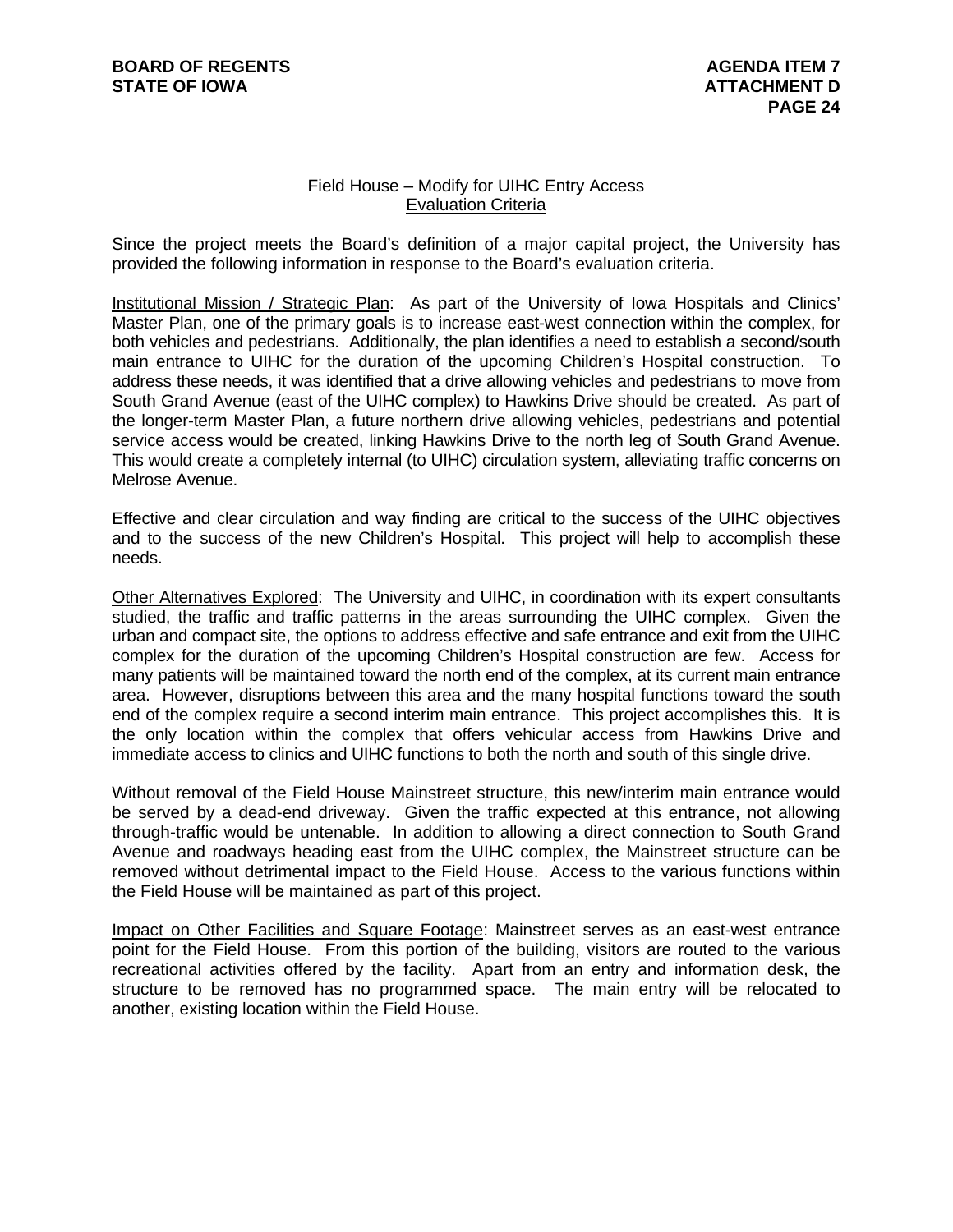Financial Resources for Construction Project: University Hospitals Building Usage Funds

Financial Resources for Operations and Maintenance: The Field House structure is a general fund building and will be operated as was the case prior to this project. The result of this project will be fewer square feet of conditioned space.

External Forces Justifying Approval: This project will address both immediate/interim circulation needs for UIHC and long-term circulation improvements impacting the entire complex.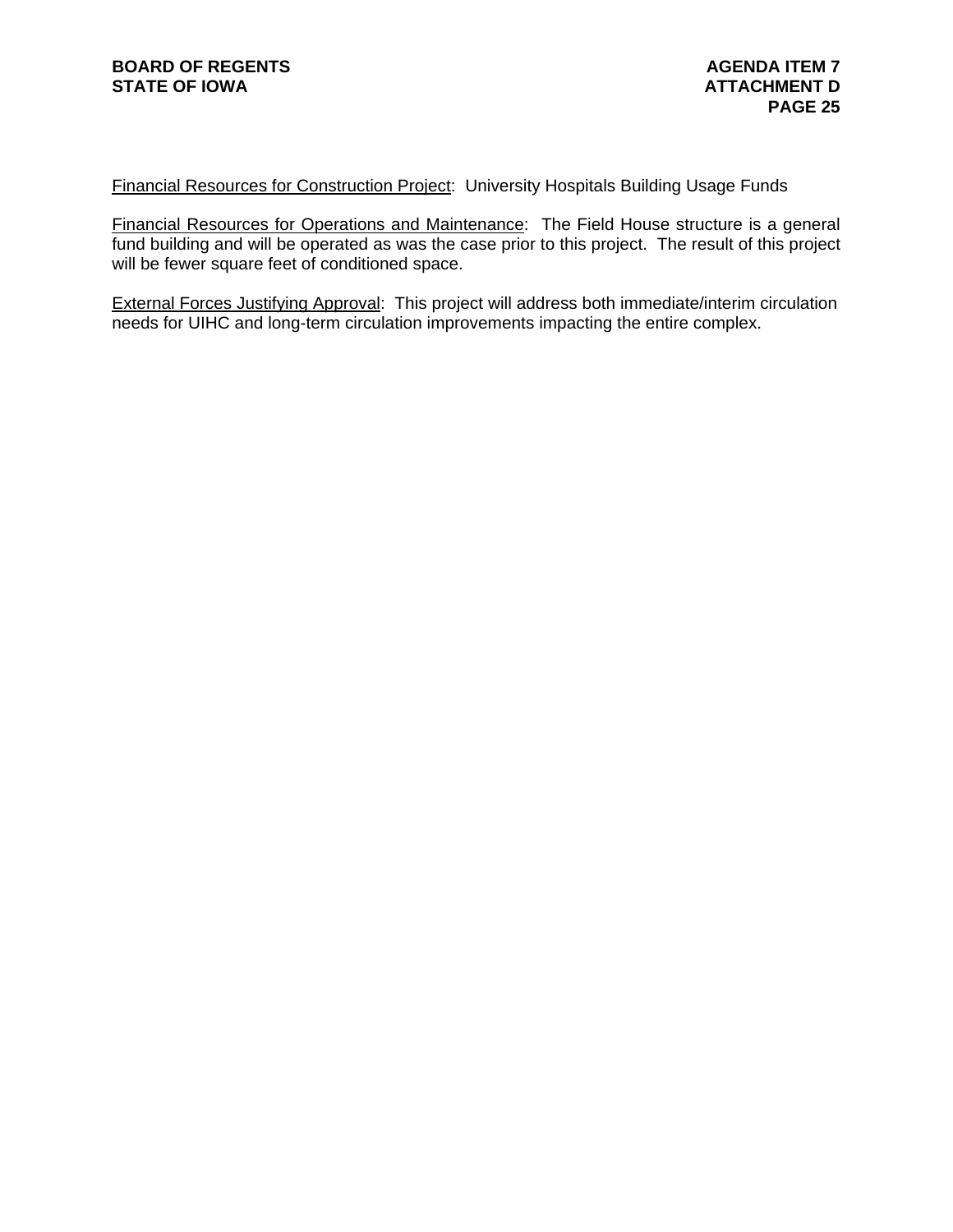# Parking Lots and Ramps – Melrose Avenue – Surface Parking Evaluation Criteria

Since the project meets the Board's definition of a major capital project, the University has provided the following information in response to the Board's evaluation criteria.

Institutional Mission / Strategic Plan: The University of Iowa Hospitals and Clinics annually serves some 31,000 patients who are admitted to the hospital (31,447 in FY 2011); and there are over three quarters of a million visits (778,789 in FY 2011) to the UIHC's on-site specialty and subspecialty clinics. Almost 94% of these patients are Iowan's. Also, in FY 2011, 3,865 health science students, medical and dental residents and fellows and other learners received all or part of their clinical training at the UIHC. Caring for the UIHC's very complex patient population and training the health care professionals who will serve in Iowa's community based health care delivery systems in the future, requires a large and highly skilled staff from the full range of medical and health care specialties as well as support staff who function in numerous roles within the hospital. Altogether, approximately 7,500 individuals (7,482 in FY 2011) are employed at the UIHC.

Among the many critical elements of service and care that define the experience of engaging the UIHC complex, are getting to, parking and entering the complex. Both during upcoming construction activities and beyond, the immediate availability of patient parking, combined with effective way-finding, will define service and care success for many of the visitors to UIHC.

The University and UI Health Care administrations are currently in planning, and in some cases, in early construction stages for several important projects in the immediate area. The most impactful of these is the new Children's Hospital. The combination of the Children's Hospital, its many enabling projects, and other facilities development projects in the area will have significant impacts on the parking that serves the UIHC complex. Primary to these is maintaining and developing immediately accessible patient and visitor parking.

As planning continues on the Children's Hospital and its surroundings, considerable study and effort have been put into accounting for critical parking needs for the duration of the construction in this densely-programmed area. Current parking use models and timing of various construction packages highlight the need to establish approximately 250 dedicated parking spaces adjacent to UIHC. Construction of these spaces will enable other existing and nearby parking to appropriately satisfy patient and visitor parking needs that will be disrupted or eliminated during the construction of the Children's Hospital.

Master planning of the UIHC complex and the Children's Hospital account for long-term parking plans that will optimally satisfy patient and staff parking requirements, but the need for this project is based on the more immediate parking requirements during several years of major construction in the area.

Other Alternatives Explored: The University and UIHC have engaged planning experts in evaluating both short and long-term options for the development that will most effectively serve the many patients visiting UIHC, and prepare the hospital for success in the years and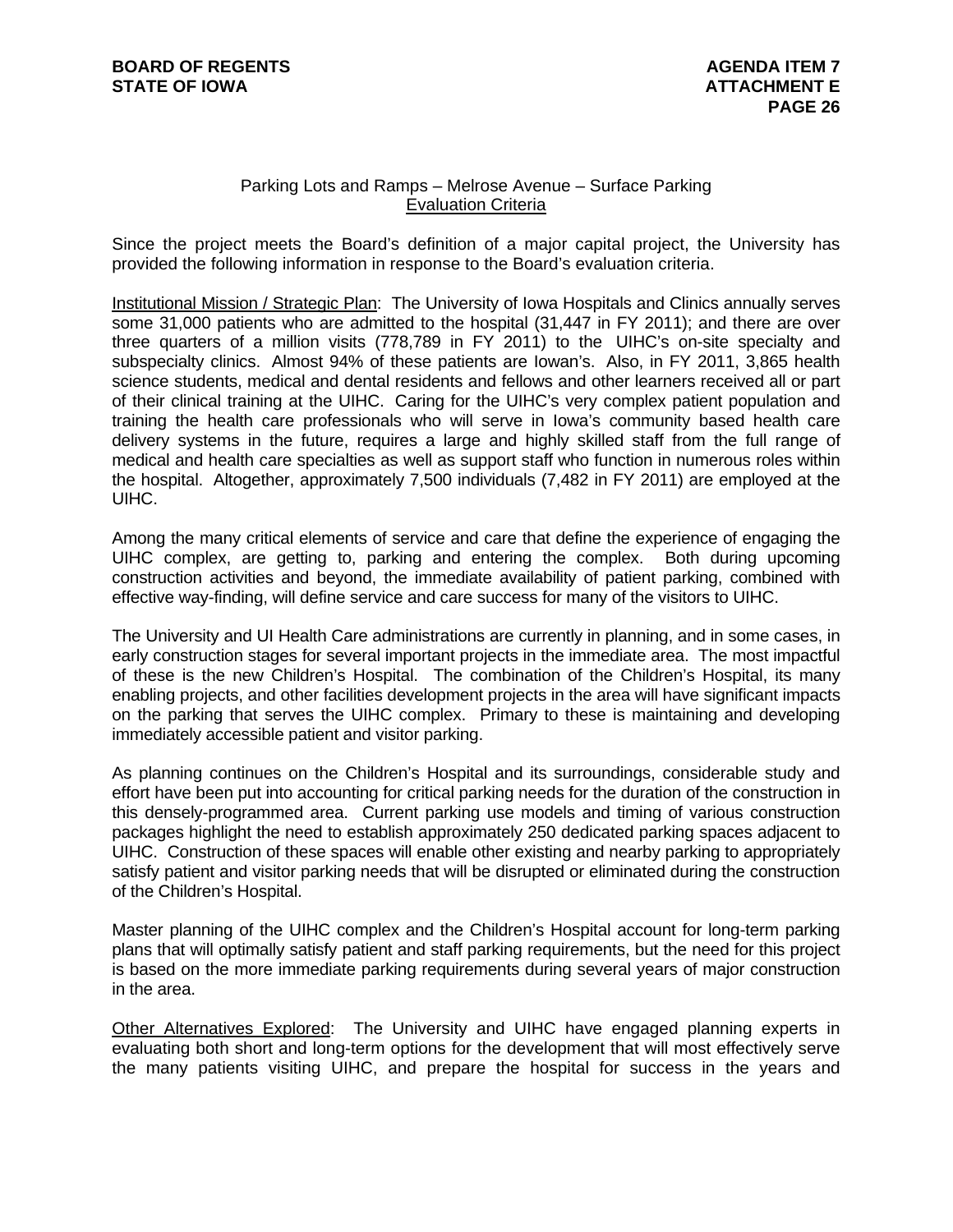decades to come. In advancing the Children's Hospital project, master planning of the complex was re-visited to account for the upcoming impacts due to construction, as well as potential future phases of development within the area.

The current and long-standing parking that serves the immediate area negatively impacts both short and long-term objectives and needs. Refinement of parking and how it serves visitors to UIHC is critically needed, both for the Children's Hospital project and to enable sensible and efficient development of the complex in future years.

To address this critical planning need, impact to current and much-used parking will be necessary. While utilizing all available and existing parking in the area, parking models indicates that there simply is not enough parking, during the upcoming construction phases, to account for appropriate parking needs of the patients and visitors to the hospital.

Long-distance (Finkbine and Hawkeye Campus commuter lots) shuttling of hospital staff is already utilized and maximized while still attending to parking needs of those who require more immediate adjacency to the complex. Additionally, parking spaces currently used for staff and general campus visitors will need to be re-assigned to address patient parking, which must be directly adjacent and fully accessible.

Options do not exist to move patients to remote parking. In order to maintain the minimally appropriate parking service to UIHC, this project, completed on UI-owned property, is the most cost-effective and expedient solution.

The Melrose neighborhood established a historic district in the area east of the proposed site and this project will include provisions to buffer the impact of the parking from the more established neighborhood setting to the east.

Impact on other Facilities and Square Footage: The Board has previously approved the University's request to raze the following UI-owned structures:

1 Melrose Place 2 Melrose Place 3 Melrose Place 4 Melrose Place 5 Melrose Place 6 Melrose Place 7 Melrose Place 8 Melrose Place 711 Melrose Avenue

Each is currently used as temporary/rental housing and the condition of these aging wood frame structures is increasingly difficult and costly to address. Only 711 Melrose Avenue is included within the already-established Melrose Neighborhood Historic District, and it is not listed as a key contributing property. The small barn that also sits on the property will be retained, for heritage purposes, as a part of this project.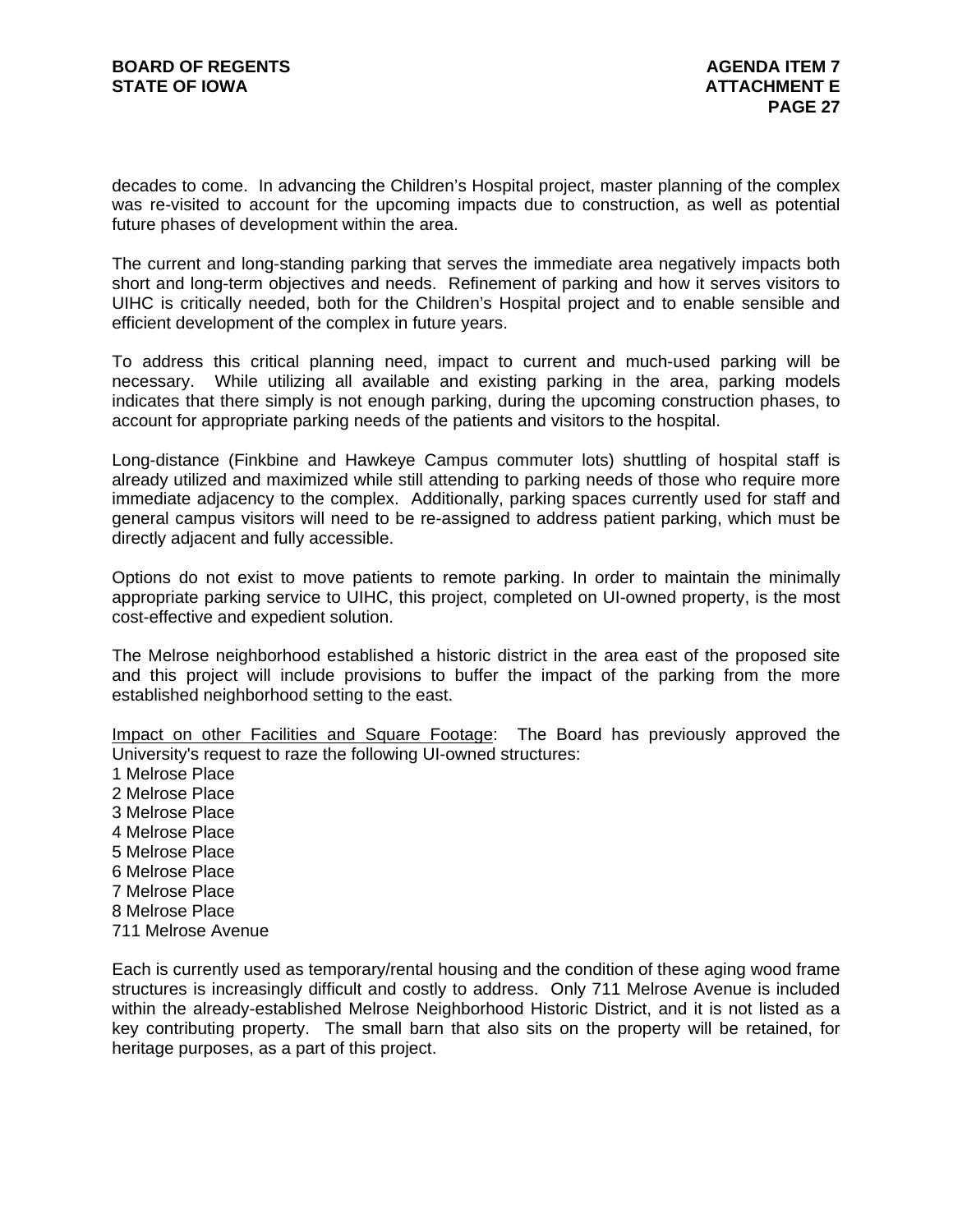Financial Resources for Construction Project: Funding for this project is from Parking System earnings.

Financial Resources for Operations and Maintenance: The new parking surface and surrounding landscaping will be maintained as part of the Parking & Transportation system of parking spaces on campus, and will be funded through revenues of the Parking enterprise.

External Forces Justifying Approval: Current planning, and upcoming construction will not only account for care of children and families served by the UIHC Children's Hospital, but will advance impactful improvements to the parking, entrance and way-finding components that serve the entire UIHC complex. These first stage improvements, while requiring significant interim solutions, will ensure well planned and prepared-for development and modernization of the UIHC complex for decades to come.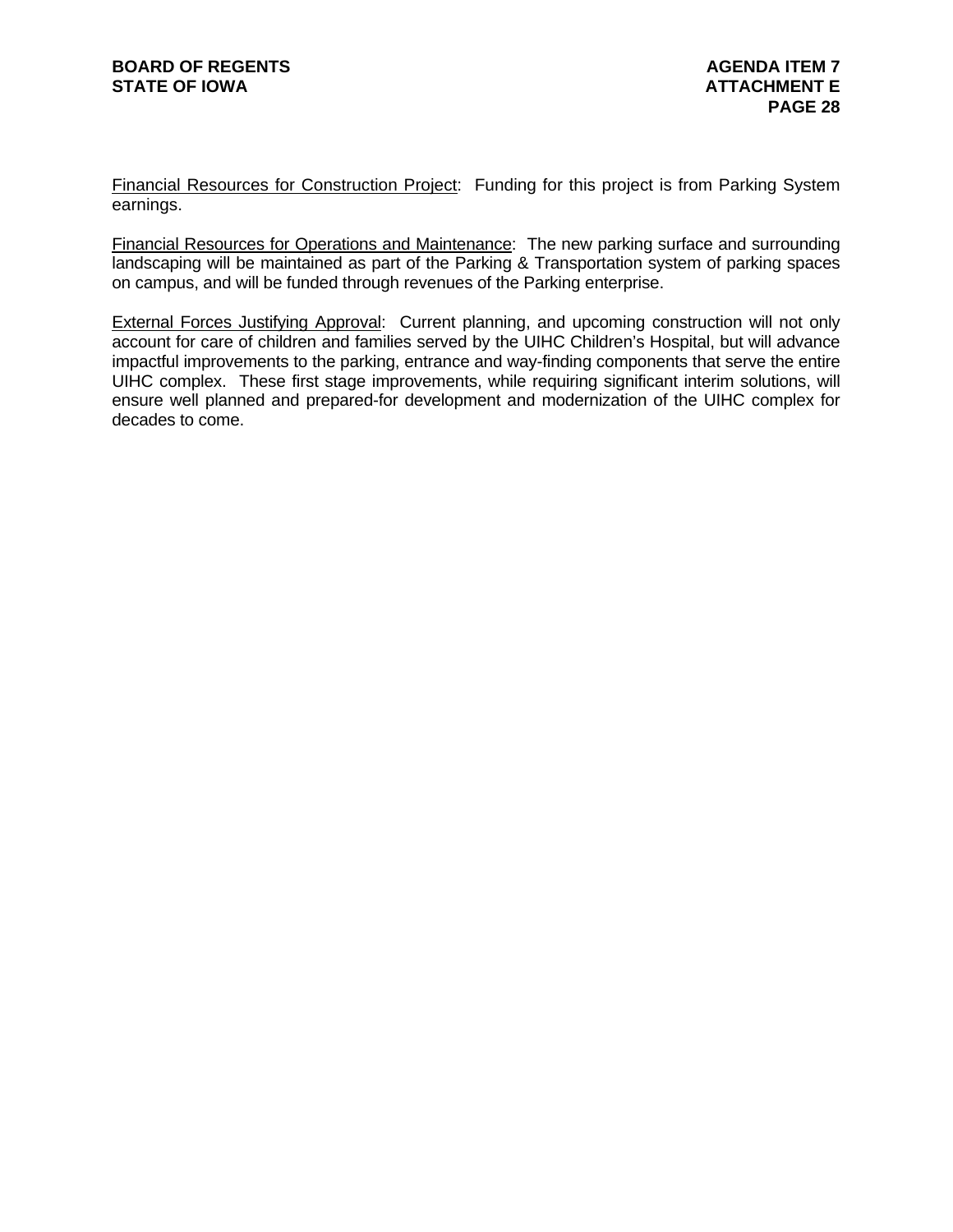# Hospital Ramp 2 Replacement Evaluation Criteria

Since the project meets the Board's definition of a major capital project, the University has provided the following information in response to the Board's evaluation criteria.

Institutional Mission / Strategic Plan: The removal of Hospital Ramp 2 and the subsequent replacement of parking in a close, convenient location creating a simple, clear arrival, wayfinding and departure experience for patients and visitors is essential to the success of the Children's Hospital project and the execution of the UIHC Strategic Facilities Master Plan. Removing the ramp will allow for the construction of an underground parking structure, with the eventual development of a critical care tower above to facilitate the switch to private patient rooms, permit the needed flexibility for future expansion of Hospital programs and help develop a clear and logical visitor entrance experience.

The implementation of the Strategic Facilities Master Plan will greatly enhance the UIHC's capabilities for fulfilling its patient care mission by providing the necessary space to accommodate the projected growth in patient volume in pediatric inpatient, adult critical care and outpatient clinical and support services. UIHC's educational and research missions will also be enhanced through development of the necessary space to enable students, residents and fellows to gain necessary clinical experience in accord with accrediting body standards; and by providing the type of facilities required to conduct innovative research directed toward more clinically efficacious diagnosis and treatment of disease. The implementation of the Master Plan will support several of the UIHC's Strategic Plan goals, most notably identification of Children's Hospital Services as one of UIHC's clinical programs that will be a leader in the state and national market by offering cutting edge patient care, robust clinical research and strong training opportunities; by providing facilities that promote a multidisciplinary model of evidence-based medical and nursing care, enhance patient/family-centered experiences, and serve to facilitate and strengthen referring physician relationships; by providing design features required to streamline patient throughput and to improve the patient's health care experience and outcomes; and, by providing a continuously improving, safe environment for all patients and staff at all times.

Other Alternatives Explored: Current and past UIHC Master Plans have reviewed a host of needs and other factors that indicated a significant facilities response would be required to improve parking in the years ahead. Parking-related master planning options included building a large new parking structure to the north of the current Hospital complex. This would require removal of current facilities including the Center for Disabilities and Development and the Wendell Johnson Speech and Hearing Center building. Ultimately it was determined the parking structure would be built in a location too far removed from patient care areas and would thus complicate patient wayfinding and require patients to travel much longer distances to reach clinics, diagnostic and treatment and inpatient units.

Impact on other Facilities and Square Footage: To effectively position the Children's Hospital and other future patient towers on the planned site requires the removal and replacement of Hospital Parking Ramp 2. The existing, above grade parking structure includes 673 parking stalls. The below grade replacement structure will include approximately 700 parking stalls and be designed for future horizontal expansion to the north as required to meet future parking needs.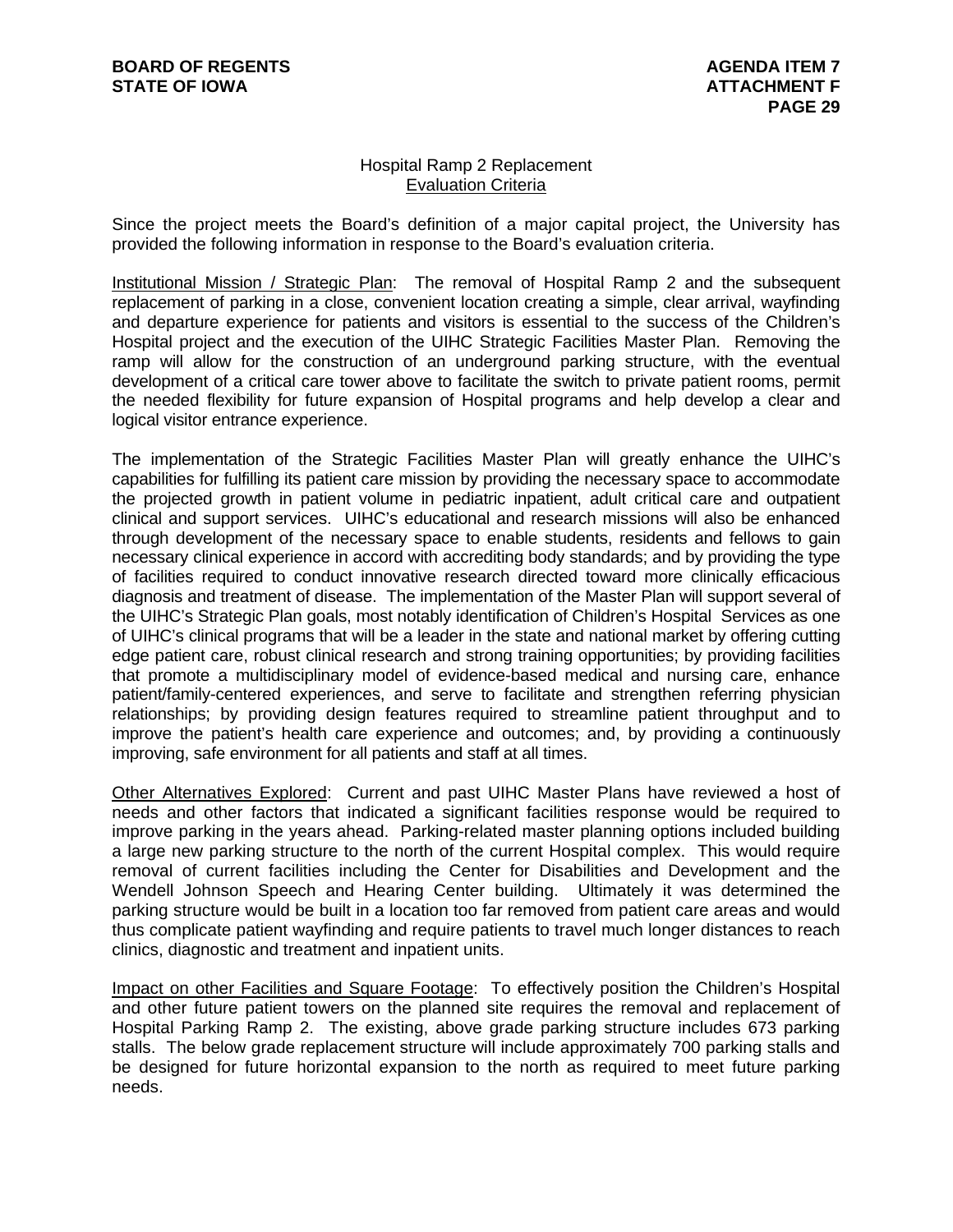Financial Resources for Construction Project: Funding for this project is from Parking System earnings and revenue bonds with a cash contribution or annual payments from UIHC to the Parking System to cover a portion of the debt service payments on the bonds.

Financial Resources for Operations and Maintenance: The source of funds to cover the associated operating and maintenance costs will be revenue from Parking operations earned through parking charges.

External Forces Justifying Approval: The implementation of the future master plan including the addition of the Children's Hospital, which involves replacement of Hospital Parking Ramp 2, clearly responds to societal forces, standards and regulations requiring greater patient privacy, providing adequately sized single-bed patient rooms that conform to standards promulgated in the 2010 Edition of the Guidelines for Design and Construction of Hospital and Healthcare Facilities, published by the Facility Guidelines Institute. These guidelines regulate hospital licensing and construction in Iowa and most other states and are used by Medicare and the Joint Commission to develop new regulations and standards. The design will also meet Health Insurance Portability and Accountability Act (HIPAA) requirements for patient privacy and confidentiality.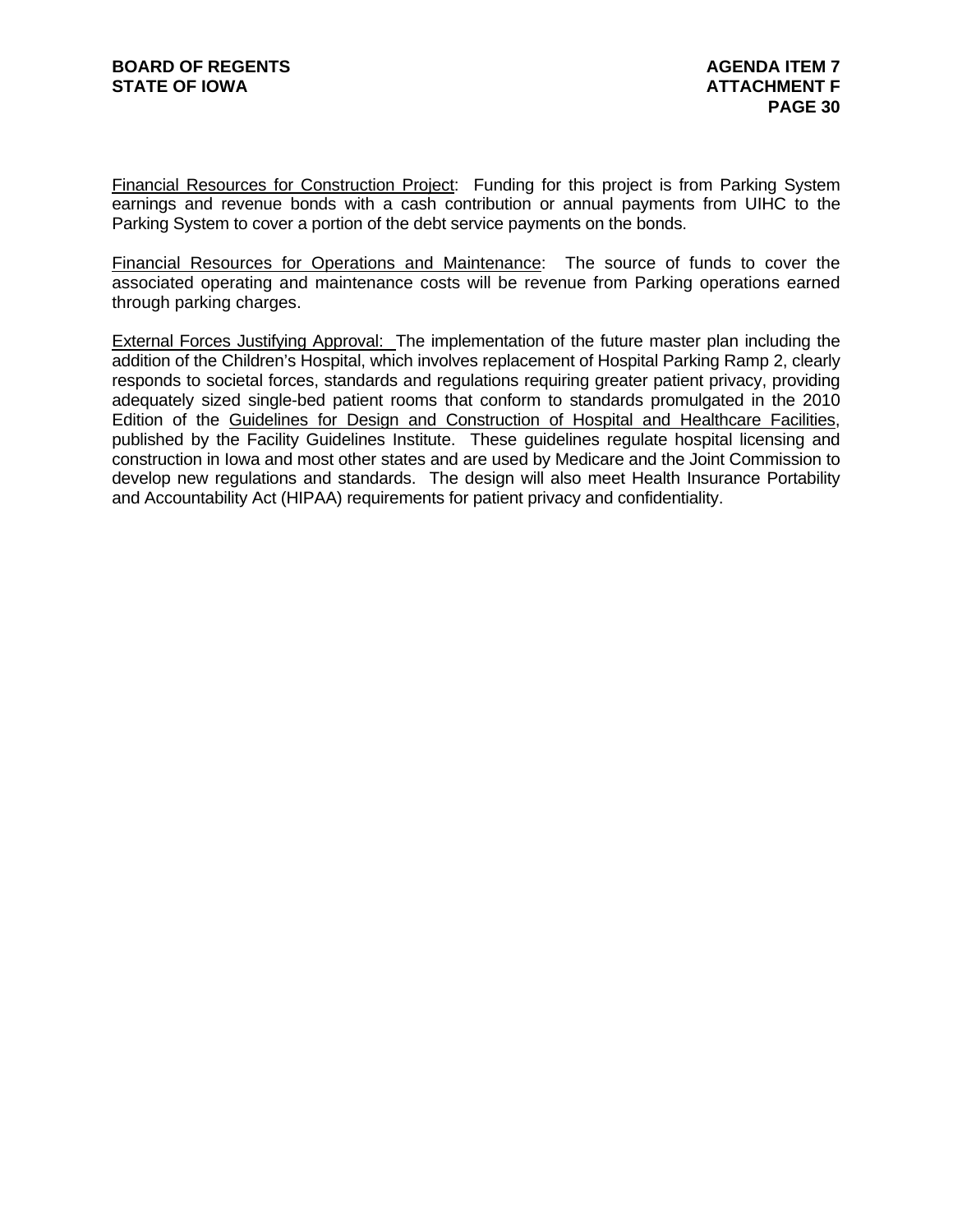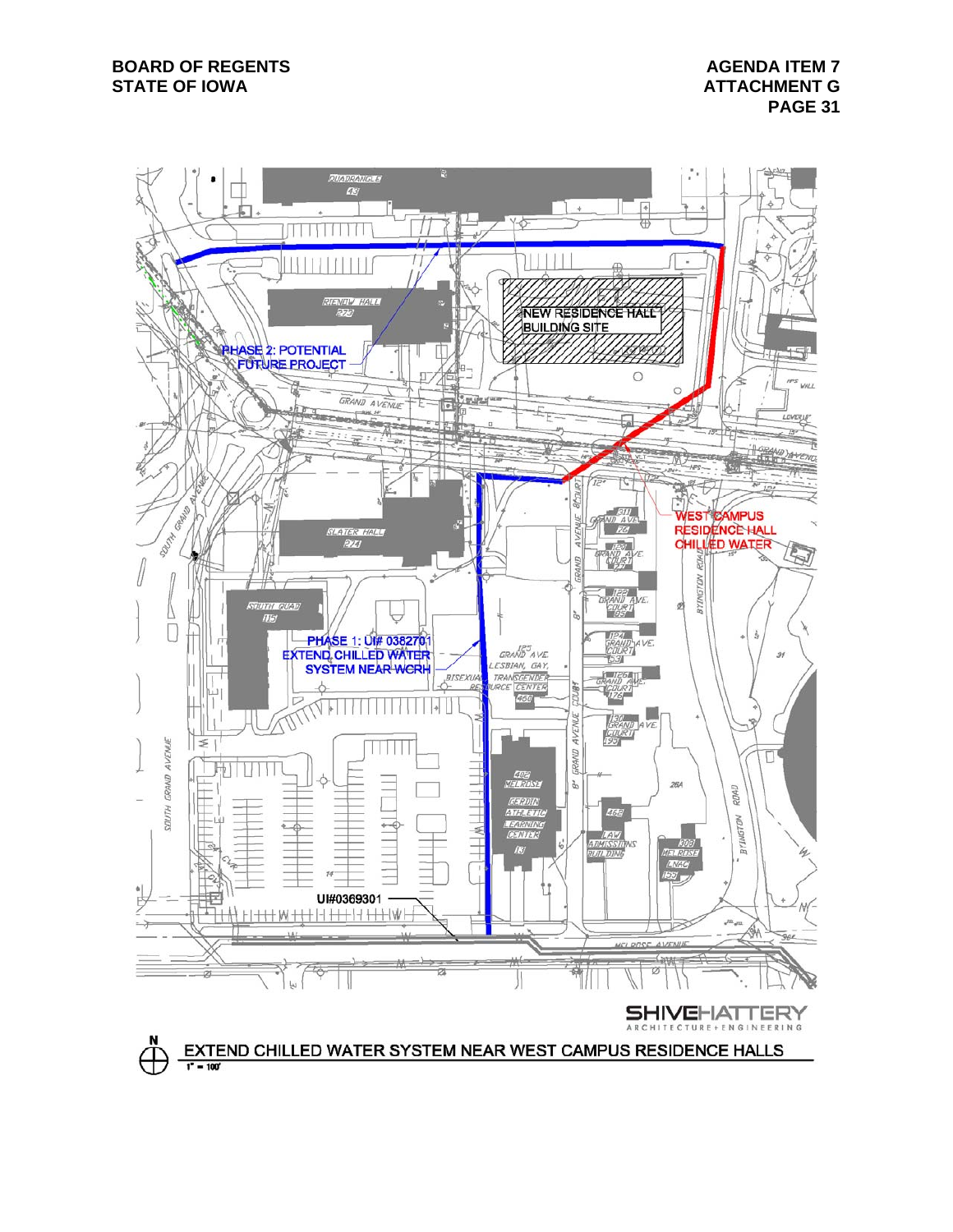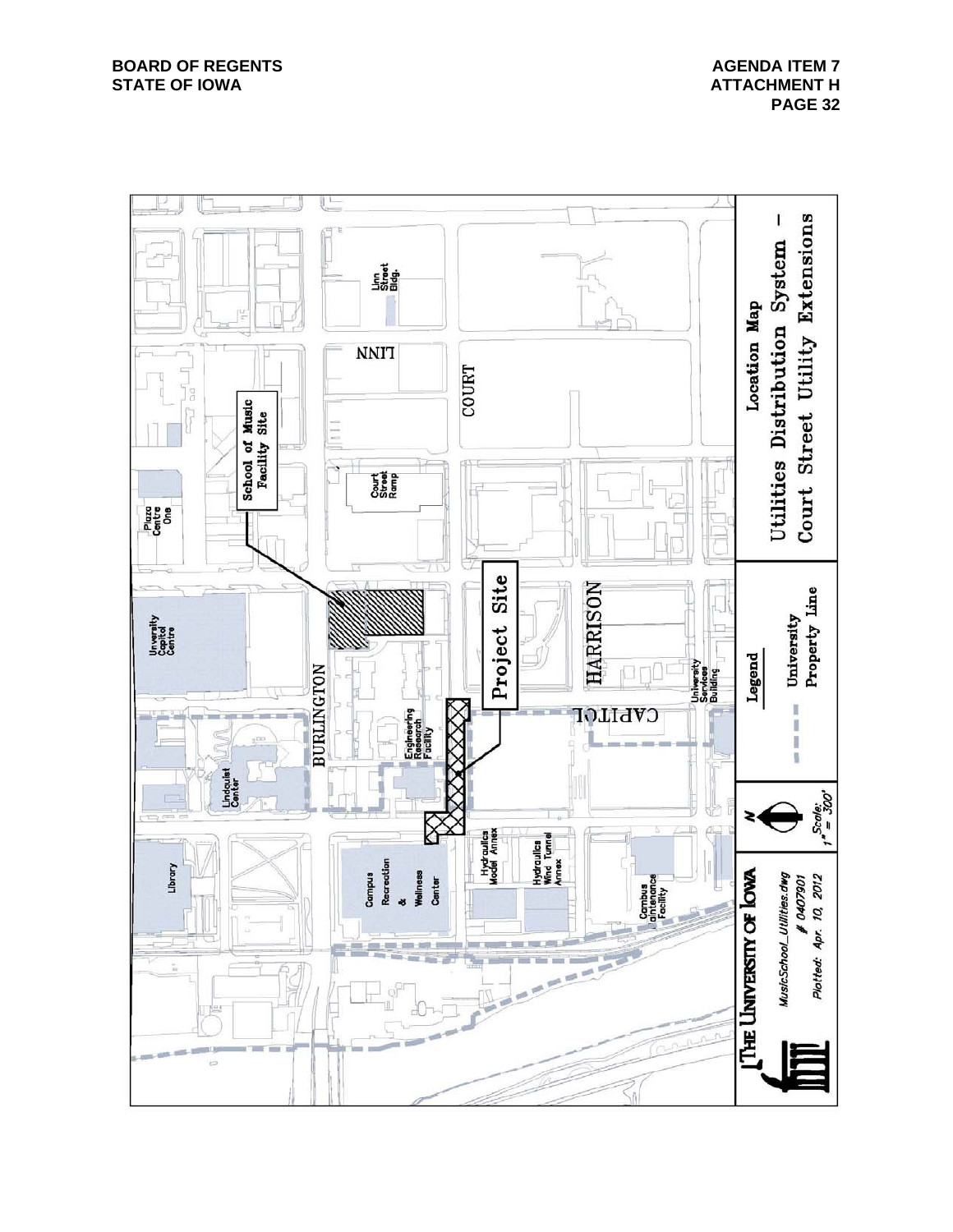**BOARD OF REGENTS STATE OF IOWA** 

**AGENDA ITEM 7 ATTACHMENT I PAGE 33**



Levels 7 & 8 John Colloton and John Pappajohn Pavilion<br>Rooftop Infills